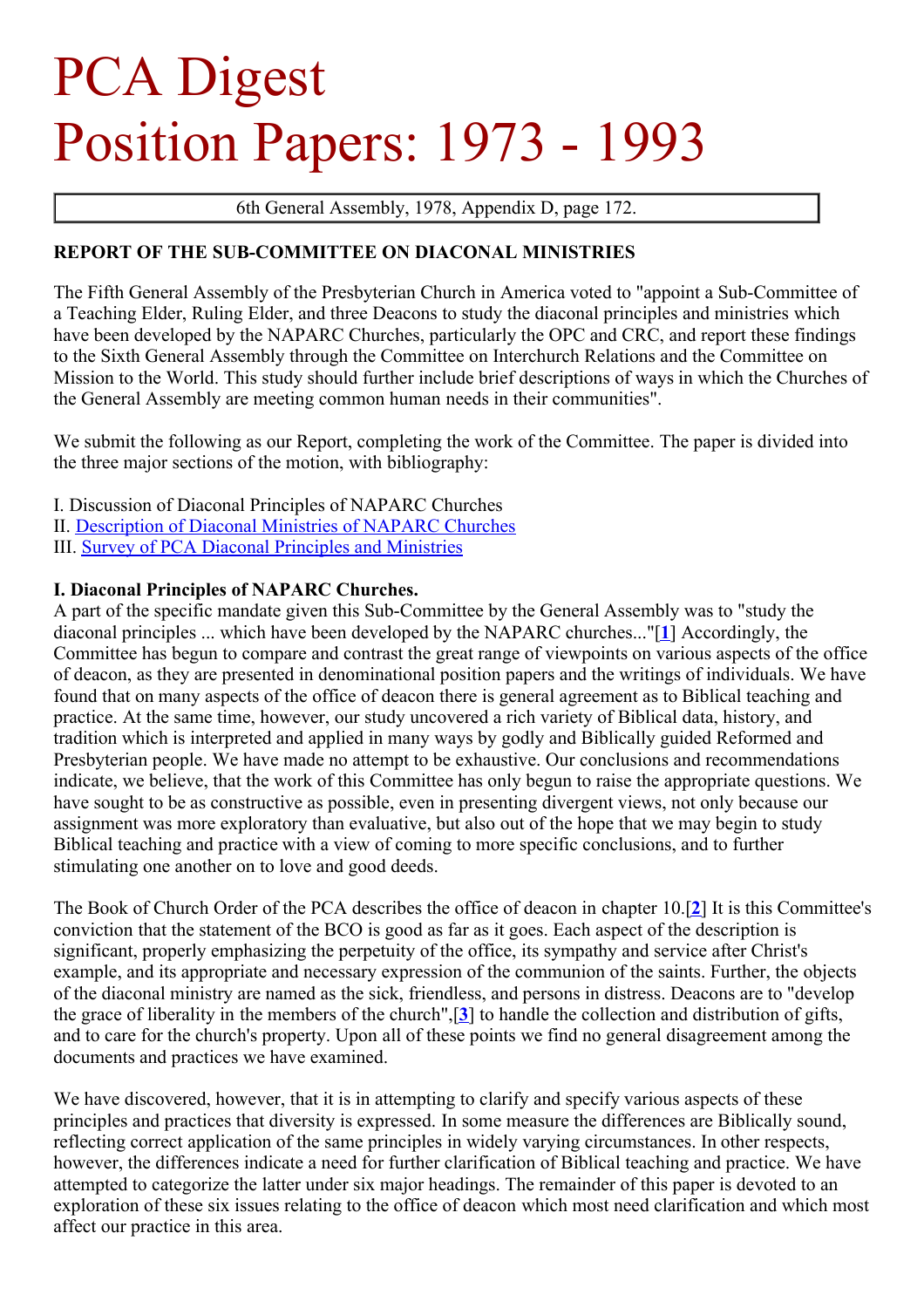# **A. The Scope of the Diaconate and the Proper Areas of Diaconal Concern.**

Study of the various documents of the NAPARC churches reveals a rather wide scope for the diaconate, indicating a number of areas of proper concern. Coppes (OPC) provides what is perhaps the most flexible description of the scope of the office: "any task the Apostles (or more accurately the Holy Spirit) desired to pass on to the deacons."[**[4](#page-16-3)**] Knight (RPCES) identifies as objects of proper concern those "within the church who need the basic necessities of life provided for them".[**[5](#page-16-4)**] Jones (RPCES) lists distribution of funds, care of the afflicted and distressed, and the protection of the defenseless as appropriate areas for diaconal concern.[**[6](#page-16-5)**] Lee (PCA) indicates that "the underlying basic mandate ... is to care for the ministers and their families ... and for all truly Christian widows, orphans, prisoners, strangers, visitors, and underprivileged believers."[**[7](#page-16-6)**] He lists as practical examples feeding programs for needy Christians, Christian hospitals, orphanages, schools, and homes for the elderly.[**[8](#page-16-7)**] In a brochure entitled, "For Your Sake He Became Poor", the Christian Reformed World Relief Committee identifies the poor as the special objects of concern to God and to His people.[**[9](#page-16-8)**] Accordingly, the CRWRC is active world-wide in various aspects of the care of orphans, agriculture, nutrition, rehabilitation of the handicapped, community development, disaster relief, rehabilitation of alcoholics, drug addicts, and prisoners, technical advice, and supply of material resources.

Lest we, or they, be misunderstood, it must be noted that the above mentioned aspects of a single author's or church's statements are not intended to reflect exhaustively the scope of their diaconal concern. We have selected these particular examples to illustrate both the variety and scope of present practices and teaching. We deal later with the specific issue as to the extent to which works of mercy are practiced within or outside the church (see I., C). What we are faced with as an Assembly, however, is the question as to what ministries of mercy are appropriate for local church diaconates to be involved in, and also what our diaconal responsibility is at the presbytery and assembly level. Specifically, is it appropriate that the various presbyteries and the Assembly become involved in ministries of mercy which are too broad in scope for local churches alone to support? If so, should these ministries be directed by national boards of deacons, or denominational committees composed of teaching and ruling elders, or should they be directed by boards of individual Christians independent of direct denominational control? We leave these particular questions for further study and research at the presbytery level, if those courts believe such study to be appropriate. Our research into the practices of NAPARC churches in this area (See Section II) indicates a rich variety of practices.

## **B. The Relationship Between the Individual Christian's Diakonia and the Official Diaconate.**

The BCO states that the office of deacon "expresses ... the communion of saints, especially in their helping one another in time of need."[**[10](#page-16-9)**] Diakonia, or service, begins with the individual Christian: "He (Christ) is going to ask each of us as members of the church (as individuals) if we did the job of the 'deacons'."[**[11](#page-16-10)**] Moving from the individual level to that of the office of deacon, Lee explains, "The deacon himself only represents the intensification of the priesthood of all believers. For he himself principally attempts to intensify that priestly concern for the needy brethren in all of the members of the congregation."[**[12](#page-16-11)**]

It is in this intensification that a Biblically proper interplay between individual Christians, the Church as a body, and the diaconate as such begins to make itself evident: "One major Biblical teaching is that the Christian Church and the individual Christian ought to be typified by the spirit of giving, by benevolence." [[13](#page-16-12)] OPC denominational policy states that "when in the course of pursuing obedience to the Great Commission, the Church encounters benevolent needs, she ministers to these needs in the name of her compassionate Lord."[**[14](#page-16-13)**] Further, "benevolence is simply the necessary fruit in the lives of the people (corporately as well as individually) who are obeying the Great Commission."[\[15](#page-16-14)] OPC policy then suggests a major role of the deacon to be that of encouragement of individuals to service. Hard (OPC) adds leadership as a further specific aspect of the deacon's work, emphasizing that leadership of the congregation in service, rather than replacing the congregation in its service, is the proper role of the deacon.[**[16](#page-16-15)**] Further dimensions and levels of interaction between individual and diaconate are added with the larger concept of a "denominational diaconate" such as that implemented in the CRC: "Conceived as a denomination diaconate, the CRWRC filled the need for a denomination-wide group which could cope with the diaconal needs too large or too distant for local diaconates or diaconal conferences."[**[17](#page-16-16)**]

The relationship between an individual Christian's service and that of the diaconate is a delicate one, and in any given situation there will usually be an interplay between the two if the mercy of Christ is to be shown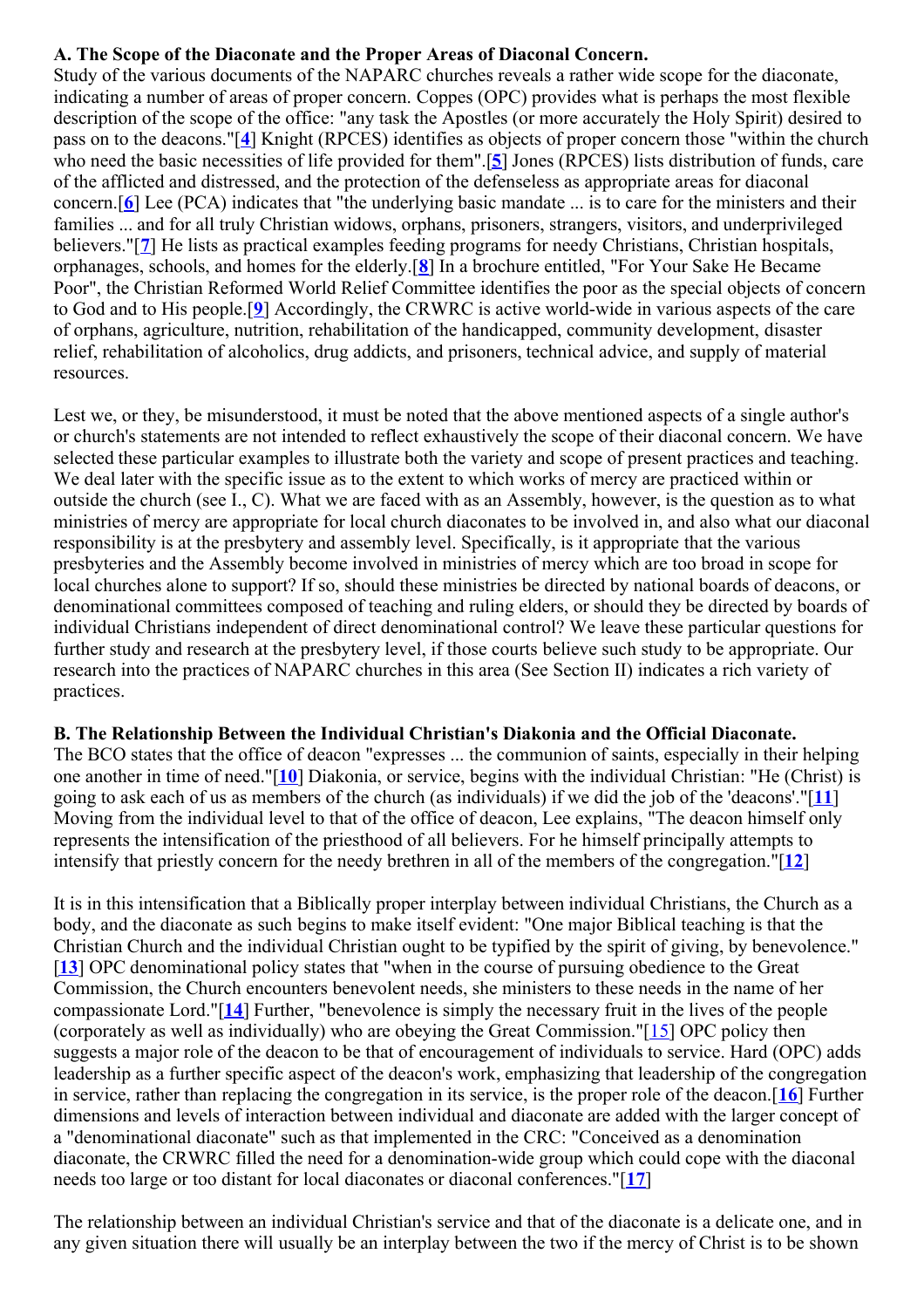in as great a way as possible. We return to the statement of the BCO, that the office of deacon "express ... the communion of saints, especially in their helping one another in time of need",[**[18](#page-16-17)**] as a most helpful statement of the relationship between the diaconate and the individual. II Corinthians 9:13 depicts an interaction of service (diakonia) and fellowship (koinonia), typified and expressed by a contribution, all as an expression of the confession of the gospel of Christ, from one group of saints to another. The Acts 6:1-7 account indicates that as individual Christians develop and participate in this aspect of the application of the gospel, needs arise and problems occur which deacons may have a necessary role in solving. Our committee has observed what apparently is the New Testament pattern occurring typically today: as believers begin to minister in tangible ways to one another, and particularly as they begin to respond to the needy, deacons become increasingly necessary in the process of directing and controlling the situation. This is not to be construed to mean that either service, of the office of deacon is optional in the church. A Godly congregation will be involved in service, and individuals whom the Lord calls and equips for office will rise as leaders. From Scripture, the most effective diaconal ministries are built as the deacons serve as leaders, managers, trainers, and motivators of members of the congregation as they grow in their works of service. This delicate interplay has important implications for the development of works of mercy on the local church, presbytery, and assembly level: ministries are developed most effectively as there is a combination of "grass roots" activity and effective official leadership. Neither will be as effective as it could be without the other.

## **C. The Proper Objects of Diaconal Concern.**

The BCO does not speak to the issue of whether works of mercy are to be directed to believers or unbelievers, and in what order of priority. Both the OPC and the CRC have a clearly stated policy of making the meeting of needs within the church the first priority, with the exercise of works of mercy to unbelievers also being appropriate, and, in some cases, called for.[**[19](#page-16-18)**] Both state or imply a policy of making sure that evangelism as such accompanies or immediately follows works of mercy. OPC policy, in fact, lists as its priorities the preaching of the gospel, the needs of the household of faith, and "what God lays before us in His providence".[**[20](#page-16-19)**] Even in the latter, however, the context is assumed to be that of proclamation: "When, in the course of pursuing obedience to the great commission, the church encounters benevolent needs, she ministers to these needs in the name of her compassionate Lord."[**[21](#page-16-20)**] CRC literature presents a slightly less restrictive picture, in that it refers more often to the need for ministering to "the poor"[**[22](#page-16-21)**] with no particular qualifications added.

Coppes (OPC) emphasizes the responsibility of the diaconate in meeting the needs of Christians primarily, [\[23](#page-16-22)] and not primarily the needs of the world as a whole.[**[24](#page-16-23)**] Jones (RPCES) moves slightly more toward outsiders, acknowledging that the term "diakonia" is not applied outside the church, but suggesting the need for at least individual involvement in works outside the church.[**[25](#page-16-24)**] Lee (PCA) states that the diaconate has "little obligation" to the world.[**[26](#page-16-25)**] While emphasis and priorities vary, we find an emphasis by all NAPARC churches, and all authors studied, on ministry within the church. We observe also a willingness, on the part of all, to acknowledge the validity of some demonstrations of mercy to unbelievers, ranging from works of mercy as a means of "pre-evangelism" only, to a willingness to meet the needs of the poor generally. No one recommends an equalization of world income or even an equal emphasis on response to both the believing and unbelieving needy. The "world hunger" issue is presently under study by the CRC; results of their study should clarify their position further, and should help us in gaining a fuller understanding of the Biblical issues.

Of the questions raised by our research and study, this particular issue appears to be the most difficult to resolve, at least from a theoretical standpoint. Needs within the church must first be responded to; on that point there appears to be little disagreement. The extent to which practical program has been developed in NAPARC churches even in that area, however, is not entirely clear. Beyond the confines of the church, the complexities of the theoretical issues are compounded by the reality of too little resources being available to meet all needs. Moreover, questions of stewardship and of one's responsibility to call for and demand righteousness from recipients of benevolences further complicates our understanding of this issue. On the one hand, II Thessalonians 3 teaches the need for withholding one's resources, even from a brother as a disciplinary measure. On the other hand, Matthew 5:38-48 issues a call for giving of oneself even when one is taken advantage of, just as our heavenly Father provides the needs of those who continue to live in rebellion and sin. Matthew 5 is, at the very least, a call for purification of our motives; we do not refrain from giving solely in order to protect our own interests. The maximum boundaries are clear: the Christian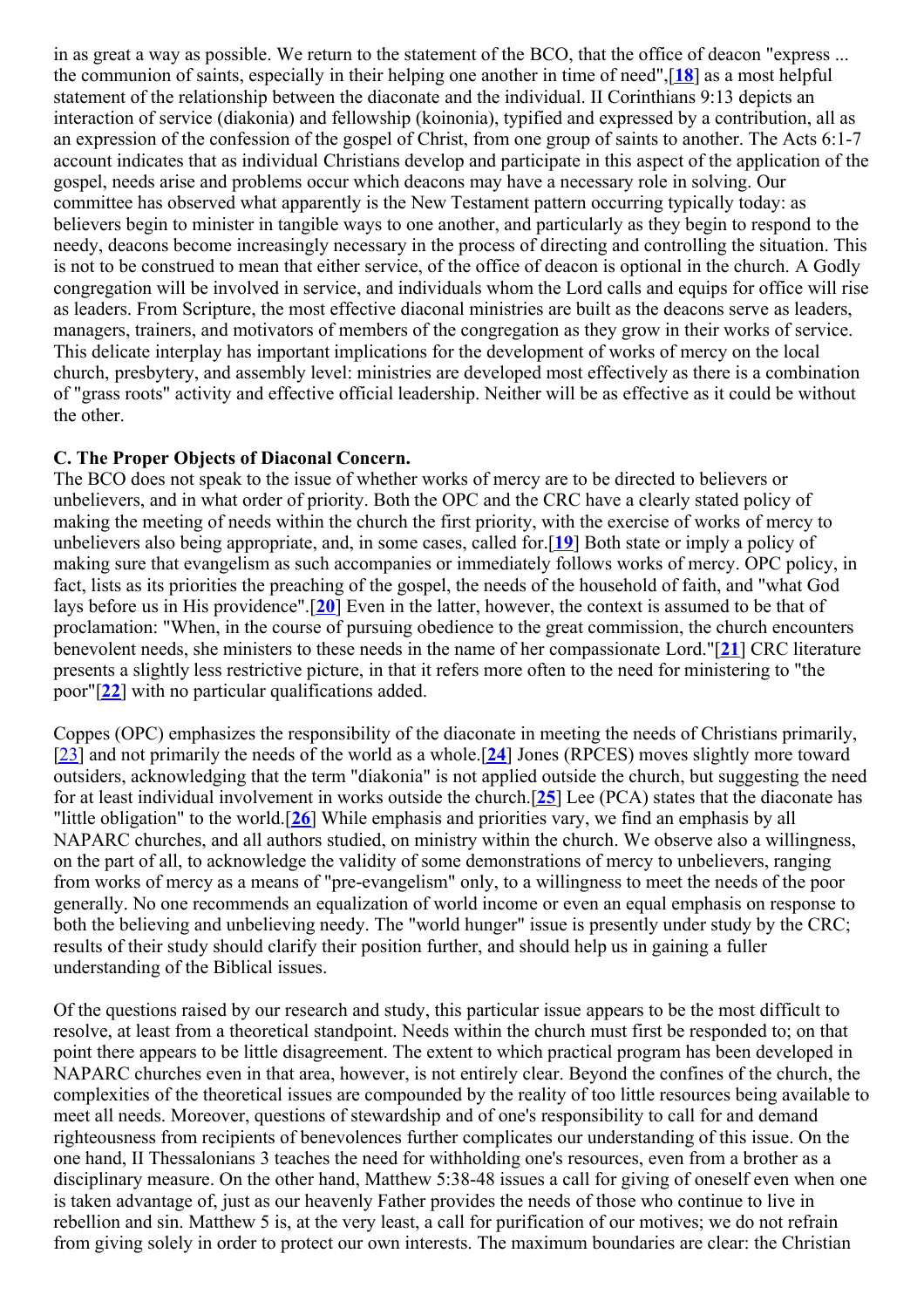cannot make an absolute rule against help to the unworthy or unrepentant in all circumstances. On the other hand, the Christian must consider the response and heart-condition of a would-be recipient and must be influenced by these factors. Within these limits we believe that the issues must be resolved in the practical circumstances of a given situation, and application will vary from one situation to another. Fortunately, when individual Christians are able to get beyond their fear of being wrongly taken advantage of by realizing their heavenly Father will provide for them, the Lord's leading in specific action is usually clear. Inability to judge the heart is also a reason for reluctance; this is answered by the realization that the Lord, not man, is the ultimate judge of the heart.

## **D. The Relationship Between Ministries of Mercy and Evangelism.**

Generally, where NAPARC churches and authors within the member denominations speak to this issue, a close association between verbal proclamation of the gospel and demonstration of Christ's love in tangible action is called for. Coppes (OPC), for example, states a close relationship between the two: "The Bible sets forth the divine example and command instructing us always to accompany giving with a clear witness that God is the ultimate source of the gift and that this Gift 'leads' its recipients to repentance (Rom.2:4)."[**[27](#page-16-26)**] Lee speaks in the context of a particular eschatological viewpoint, in making the same point on this issue: "True Christians are indeed to 'do good to all men'...through the church's diaconate as the vehicle concentrating on helping specifically the (missionarily expanding) church, eschatologically oriented toward the ultimate realization of worldwide blessing by the gradual Christianization of all the earth's nations in the Kingdom of God (Matt.28:19; John 3:16; Rev. 15:4)."[**[28](#page-16-27)**] OPC assembly diaconal policy calls for a responsible policy regarding the use of funds: "the first priority (of the diaconal ministry) is that of preaching the Gospel;"[**[29](#page-16-28)**] however, "Deacons are presumed to have as their reason for existence the protection of the dilution and distraction of the elders from their primary responsibility."[**[30](#page-16-29)**] "Funds gathered for diaconal work must never siphon money from the cause of Gospel proclamation."[**[31](#page-16-30)**] In terms of assembly function, therefore, time and money must not be devoted to diaconal causes without verbal proclamation accompanying it.

In the brochure "For Your Sake He Became Poor," published by the CRWRC, a less clear position is taken. If verbal proclamation of the Gospel is required along with works of mercy, this is not so stated, as the following will indicate. Questions regarding the distribution of one's possessions "...are deeply spiritual questions that lie close to the center of our commitment to God. They are questions that lie at the heart of Christian discipleship."[**[32](#page-16-31)**] This idea is expanded further in the indication that "using material possessions for the needy is a demand of true discipleship. The early church cared for the poor in response to the Lord's example and command. According to I John 3:16, 37, the atonement itself, the heart of the Gospel, becomes the supreme stimulus for Christian benevolence, and material benevolent activity in turn becomes the primary indication of the genuineness of Christian faith."[**[33](#page-16-32)**] The statement is also made, without qualification, that "In Jesus' view, moreover, a material ministry to the needy is a direct ministry to Christ (Matt. 25:44, 45)."[**[34](#page-16-33)**] In all of this, the specific issue of verbal proclamation is not addressed. There is no clear indication in this particular publication that verbal proclamation must accompany works of mercy, just as Biblical references that are applied to "the poor" of the world is implied. At the same time, however, CRC policy does call for accompanying missionary endeavor where the CRWRC is at work.

In a real sense, the "word and deed" question reflects a dichotomy which is not only foreign to Biblical teaching, but also rarely occurs in the conscientious proclamation of the Gospel. In reality, one's actions either contradict or verify one's words, and vice versa. To share the Gospel with one who is dying but not to give him medicine, if advisable, that will cure, is absurd. For a concerned evangelical to give medicine without sharing the Gospel is equally unthinkable. I John 3:18 indicates the close correlation between the two, and tells us clearly that all words and actions are to proclaim and demonstrate God's truth. This does not answer all of the questions; the Lord can and does bring people to Himself through His Word, even with accompanying demonstrations of mercy as much removed as is possible. In a very limited number of circumstances it may be appropriate for Christians to take a given course of action without stating a summary of the Gospel verbally at the time. Normally, however, loving actions will give further credibility and tangible reality to the proclaimed truth that Christ came to save sinners. As Christ's works bear witness of His relationship with His Father and His diety, so our works reflect His character in us and our response of obedience to Him.

## **E. The Authority of the Diaconate.**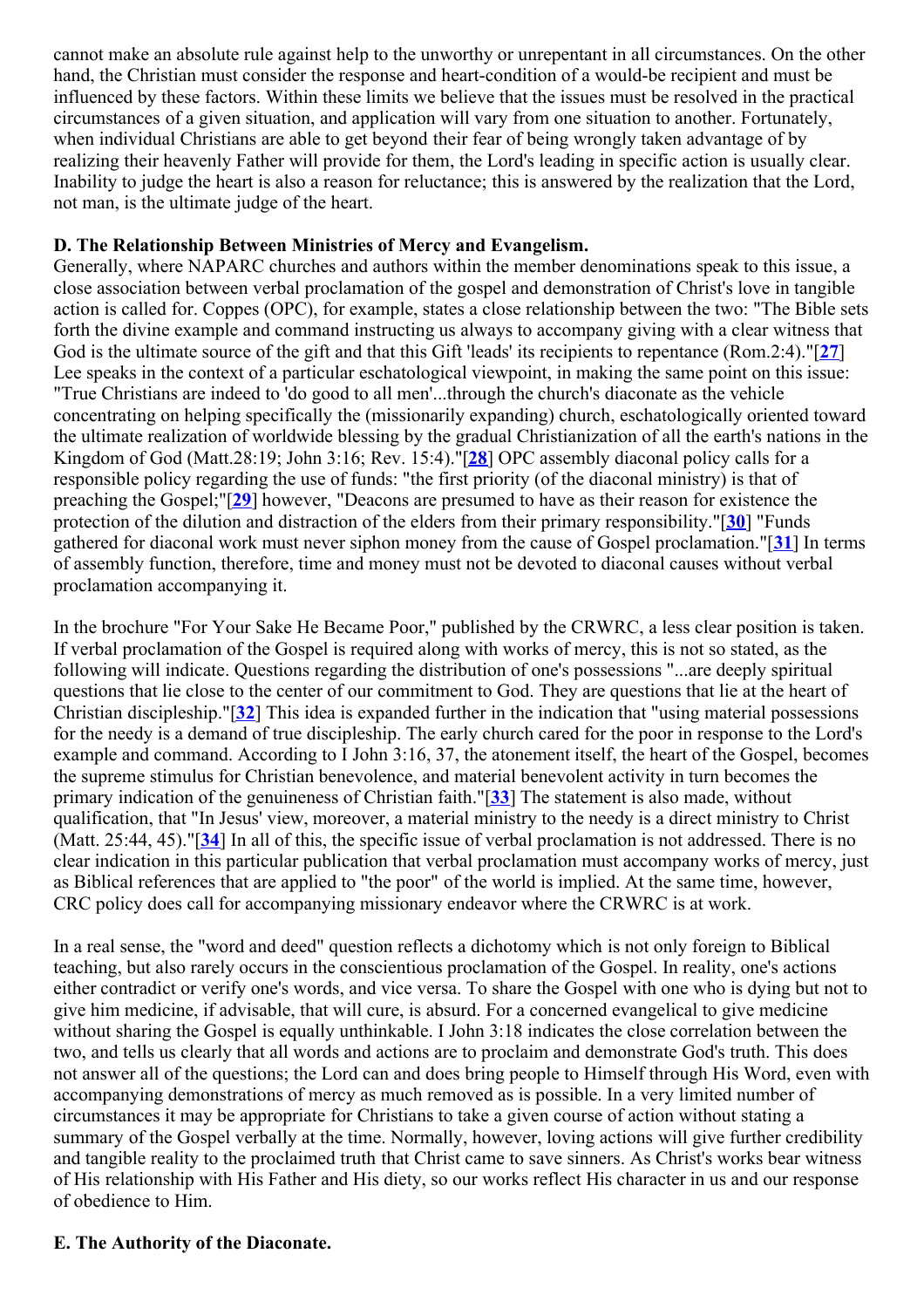The BCO gives specific direction regarding the authority level of the diaconate and its relationship to the session of the church.[**[35](#page-16-34)**] The specific wording is open to interpretation; however, as to the extent to which the deacons, both in authority level and practical function, are to be directed by the session and how much they are to function in a separate sphere close to the level of the session but nevertheless ultimately subordinate to it. The range of viewpoints on this issue is made clear in the following statements.

Coppes (OPC) defines a role of direct subservience of the diaconate to the session: "We conclude, therefore, that the deacons are assistants to the elders. The deacons are part of the ruling office in the New Testament, a subordinate and yet 'separate office raised up by our Lord.' "[**[36](#page-16-35)**] Furthermore, "To them (New Testament Church) a deacon , although an officer in the church, was a servant to the elders. He was not someone who functioned on a par with the elders."[**[37](#page-16-36)**] Lee (PCA) reflects a perspective almost at the opposite extreme: "Toward the session, the diaconate is subordinate in ultimate government control but coordinate in ultimate importance... The work of the diaconate is just as important as is the work of the session. The diaconate is 'sovereign in its own sphere' of ministering mercy--even over against the session." [**[38](#page-16-37)**]

Coppes also addresses the relationship of women to the diaconate. "Women were used (in the church) probably in an auxiliary capacity to the deacons. They were not ordained, but there were stringent requirements to be met before they could be so employed."[**[39](#page-16-38)**]

The relationship between the session and diaconate needs to be addressed further particularly at the local level. It is our observation that tensions exist between diaconates and sessions which could be resolved through further study and careful and prayerful submission to one another in a proper Biblical working relationship. Further work is needed also in defining the proper relationship of women's organizations to the diaconate and session. Our Assembly has spoken against the ordination of women, and has established that women's organizations are to be in submission to the session. The relationship of the women's organizations to the diaconate, however, is not clear. Some churches have placed them in a position of subordination and auxiliary service to the deacons. Others define a relationship which, practically speaking, places the women's organizations under the session at the same level of authority and function as the diaconate, though in different areas of service. It is our conviction that further study in this area is needed, certainly at the local level, and perhaps at the presbytery and assembly level as well.

#### **F. The Relationship Between the Wealthy and the Poor, As Individuals and As Congregations.**

While the BCO does refer to "helping one another in time of need"[**[40](#page-16-39)**] as a special expression of the communion of saints, it leaves open the issue of proper attitude of one Christian toward another when the physical circumstances of each vary widely.

The CRWRC "For Your Sake He Became Poor" states that "the whole system of life for ancient Israel was set up to guard against excessive acquisition of wealth and to insure provision for God's special charges: the lowly and downtrodden, the widow and orphan, the poor and needy."[**[41](#page-17-0)**] The Old Testament clearly teaches the law of the tithe.[**[42](#page-17-1)**] The New Testament not only does not negate, contradict, or abrogate that law,[**[43](#page-17-2)**] but it moves far beyond the tithe, in the specific instruction of Christ to some individuals to sell all they have and give to the poor.[**[44](#page-17-3)**] The New Testament Church's example is particularly compelling, with the willingness of its members, even in the midst of troublesome circumstances, to part with possessions in order to share with brothers and sisters in need.[**[45](#page-17-4)**] Our observation as a Committee is that here we once again encounter an area of major need: wealthy individual Christians are often isolated from the needs of poor Christians, and wealthy congregations are often isolated in the same way from poorer congregations. Here again, we have come only to a position of framing what we believe to be the appropriate question, namely, how can individual Christians and churches become more actively involved in the sharing of life, ministries, and needs with one another? This question has far-reaching implications; in reality it asks if we are practicing the true koinonia (fellowship) of the presbyterian system; if not, we must ask ourselves how a true sharing can begin to take place. We must note carefully that the beginning point, according to Romans 15 and the account of the Acts of the Apostles, is not equalization of income, redistribution of funds, or the imposition of a communal system, but the willful sharing of lives in fellowship with one another because of unity in the Gospel, out of which a natural sharing with those truly in need begins to take place. Fellowship in the Gospel crosses cultural, ethnic, racial, and economic lives. It is our conviction that to whatever extent there is a truly Biblical fellowship among Christian people and churches, there will be to that extent the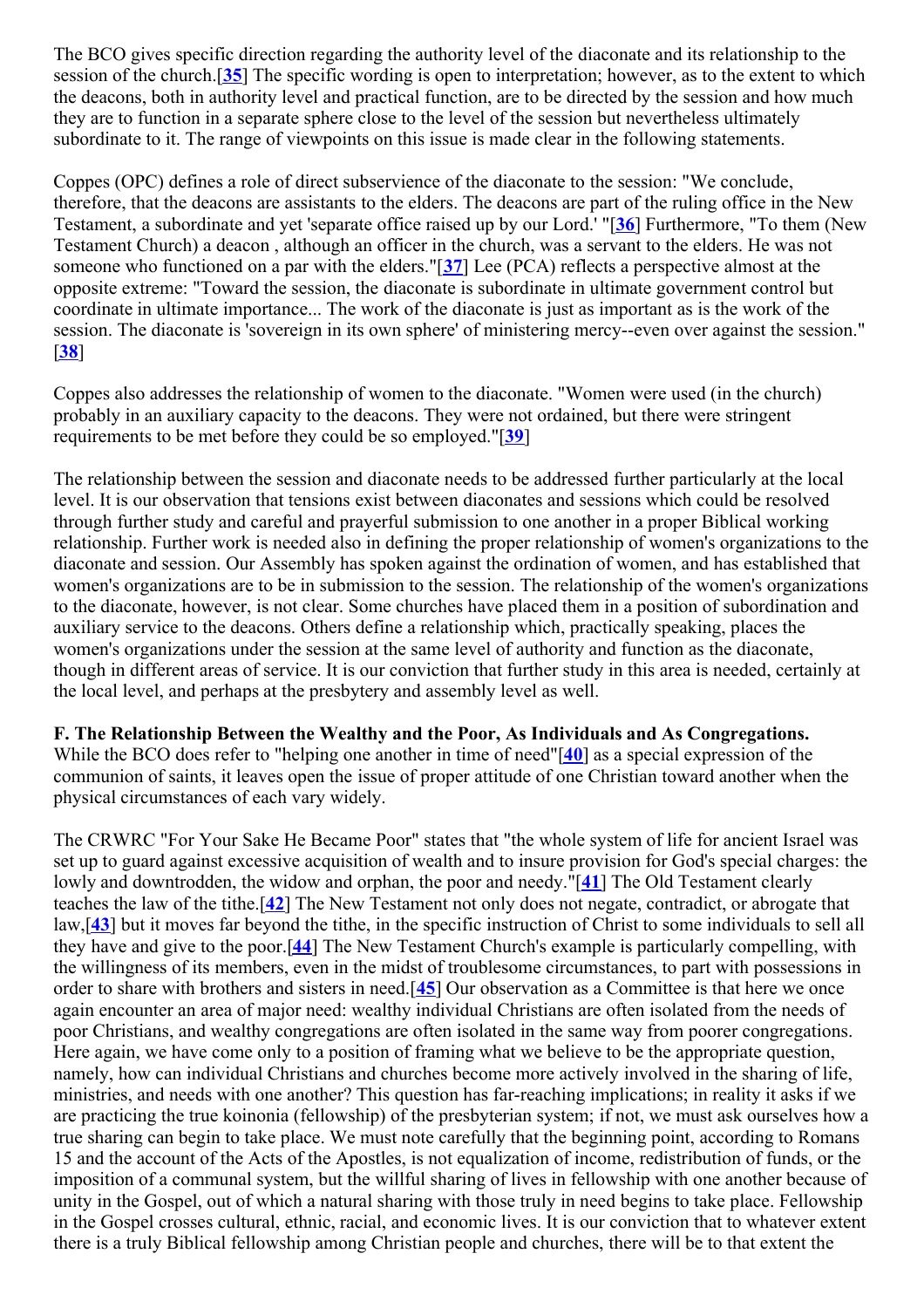meeting of the needs of all within the Church.

# **CONCLUSION:**

In this paper, we have attempted to represent fairly both divergent and compatible views on various aspects of the office of deacon. We are pleased that we have moved closer to a proper Biblical resolution on some of the issues, at least on a practical level, than we supposed possible at the beginning of our study. We are recommending for further study, at the Assembly level, some issues which we have become convinced need to be spoken to at that level. We commend to local sessions and diaconates all of the questions raised, with the hope that further study, prayer, and activity relating to these vital areas will strengthen us further as a Church.

# **BIBLIOGRAPHY**

(Works listed are those referred to or used by the Sub-Committee. Beyond what is stated in the paper, we make no judgment as to the quality or Biblical accuracy of their content).

Christian Reformed World Relief Committee (pamphlet), "For Your Sake He Became Poor".

Coppes, Leonard J., Who Will Lead Us? -- A Study in the Development of Biblical Offices with Emphasis on the Diaconate, (Phillipsburg, NJ; Pilgrim Pub. Co.), 1977.

DeJong, P. Y., The Ministry of Mercy for Today, (Grand Rapids), 1952.

DeMoor, J. C., The Development of the Diaconate, (Kampen), 1913.

Eyres, Lawrence R., The Elders of the Church, (Philadelphia: The Presbyterian & Reformed Pub. Co.),

1975. Getz, Gene, The Measure of a Man, (Glendale, CA; Regal), 1976.

Hard, Ted, "The Scope and Importance of the Diaconate" (paper).

Jones, David C. "Diakonia" (paper).

Jumper, A. A., Chosen to Serve -- the Deacon, (Atlanta: John Knox Press), 1974.

Knight, George W., Two Officers (Elder/Bishop, and Deacons) etc. in Presbyterian Church in America: Handbook, 1977.

Lee, F. N., "The Diaconate" (paper).

Lee, F. N., "The Triune God and the Triune Office" (paper).

Meeter, H. H., "The Heavenly High Priesthood of Christ" (paper).

Moberg, D. 0., In As Much -- Christian Social Responsibility in Twentieth Century America, (Grand Rapids: Eerdmans), 1965.

Orthodox Presbyterian Church. "A Job Description for a Deacon" (paper).

Orthodox Presbyterian Church. "New Committee Policies" (paper by OPC Committee on Diaconal

Ministries). Presbyterian Church in America. The Book of Church Order, (Montgomery, AL: PCA), 1975. Scipione, George C., Timothy, Titus, and You, (Phillipsburg, NJ: Pilgrim Pub. Co.), 1975.

Sider, Ronald J., Rich Christians in an Age of Hunger. (Downers Grove, IL: InterVarsity Press), 1977. Snyder, Howard A., The Problem of Wine Skins: Church Structure in a Technological Age, (Downers, IL: InterVarsity Press), 1976.

Stedman, Ray C., Body Life, (Glendale, CA: Regal), 1972.

# **II. A Description of the Diaconal Ministries of Member Churches of the North American Presbyterian and Reformed Council.**

In the following action, we have presented our understanding of the various diaconal ministries at all levels in the NAPARC denominations, as well as in some independent organizations. Where noted, these articles have been supplied by the denomination or group itself; where not noted, they were written by this Sub-Committee. Quotations are taken from documents supplied by the churches, denominations, or ministries themselves.

# **A. General Assembly (Synod) Level Diaconal Ministries**

- 1. Christian Reformed Church World Relief Committee
- 2. Committee on Diaconal Ministries of the Orthodox Presbyterian Church
- 3. Reformed Presbyterian Church, Evangelical Synod, Board of Home Ministries

# **B. Presbytery (Classis) Level Diaconal Ministries**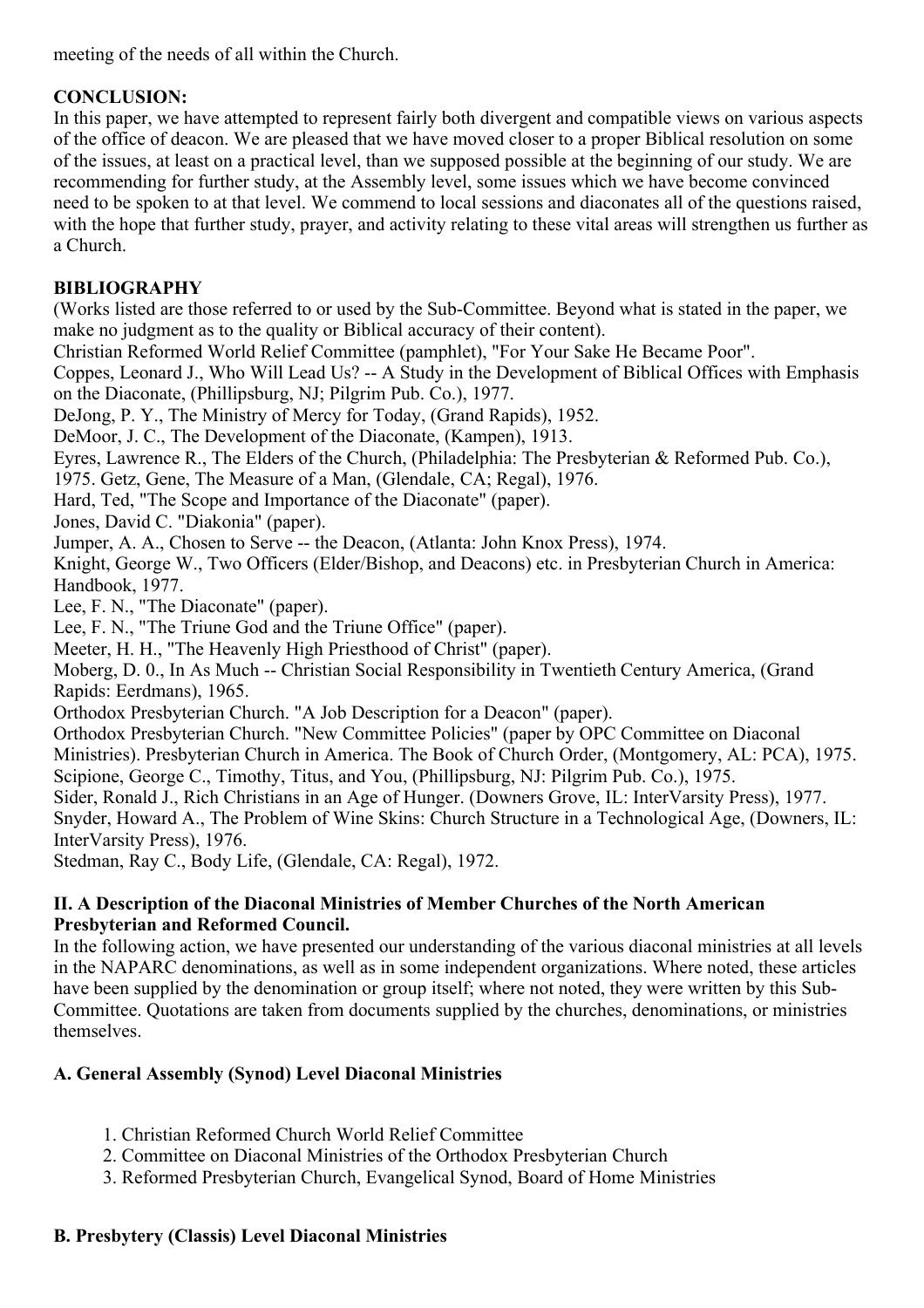- 1. Orthodox Presbyterian Church Presbytery Committees on Diaconal Ministries
- 2. Christian Reformed Church Diaconal Conferences

# **C. Local Churches with a Major Focus on Ministries of Mercy**

- 1. New Life Orthodox Presbyterian Church, Jenkintown, Pennsylvania
- 2. Grace and Peace Fellowship (RPCES), St. Louis, Missouri
- 3. New City Fellowship (RPCES), Chattanooga, Tennessee

# **D. Independent Ministries in which Reformed and Presbyterian Members Have Taken a Significant Interest**

- 1. Voice of Calvary, Mendenhall, Mississippi
- 2. Bethany Christian Services, Grand Rapids, Michigan
- 3. Inner-City Missions, Chattanooga, Tennessee

(Descriptions relating to the Reformed Presbyterian Church, North America, are not included in this report. This is because that denomination has no formal structure for response to needs in this area, at either the presbytery or assembly level. Local churches are encouraged to meet their own needs as far as possible. Needs which cannot be answered locally are communicated and responded to by the denomination on an informal basis.)

A. General Assembly (Synod) Level Diaconal Ministries.

## **1. Christian Reformed Church World Relief Committee.**

The Fall, 1977, Newsletter of the Christian Reformed Church World Relief Committee (CRWRC) gives the following description of its own work: "Conceived as a denominational diaconate, the Committee filled the need for a denomination-wide group which could cope with diaconal needs too large or too distant for local diaconates or diaconal conferences." The Committee Board of Directors is composed of a delegate from each classis (a deacon, if at all possible) and six members at-large, including a medical doctor, a sociologist, an attorney, a businessman, an accountant, and a minister.

The Constitution of the CRWRC lists the following bases for its existence in its preamble:

Whereas our Saviour and Lord entrusted His people with the care of the poor of the world when He said, "the poor ye have always with you," and whereas we live in a sin-distorted world in which severe misery and distress frequently occur. And whereas the sacrifice of Christ was made for the redemption of the whole man, body, and soul, And whereas Christ has ordained that His church must be engaged in a ministry of mercy in deed, as well as in word, The Christian Reformed Church in humility and gratitude to God hereby established this Christian Reformed World Relief Committee to minister in the Name of our Lord to man distressed by reason of the violence of nature, the carnage of war or other calamities of life, and to relieve the suffering of the needs of the world.

The work is defined according to the following:

A. To receive and administer the offerings and contributions of the church for our work of relief and rehabilitation of the needy of the world.

B. To collect and store items that may be used for emergency relief such as food, clothing, medical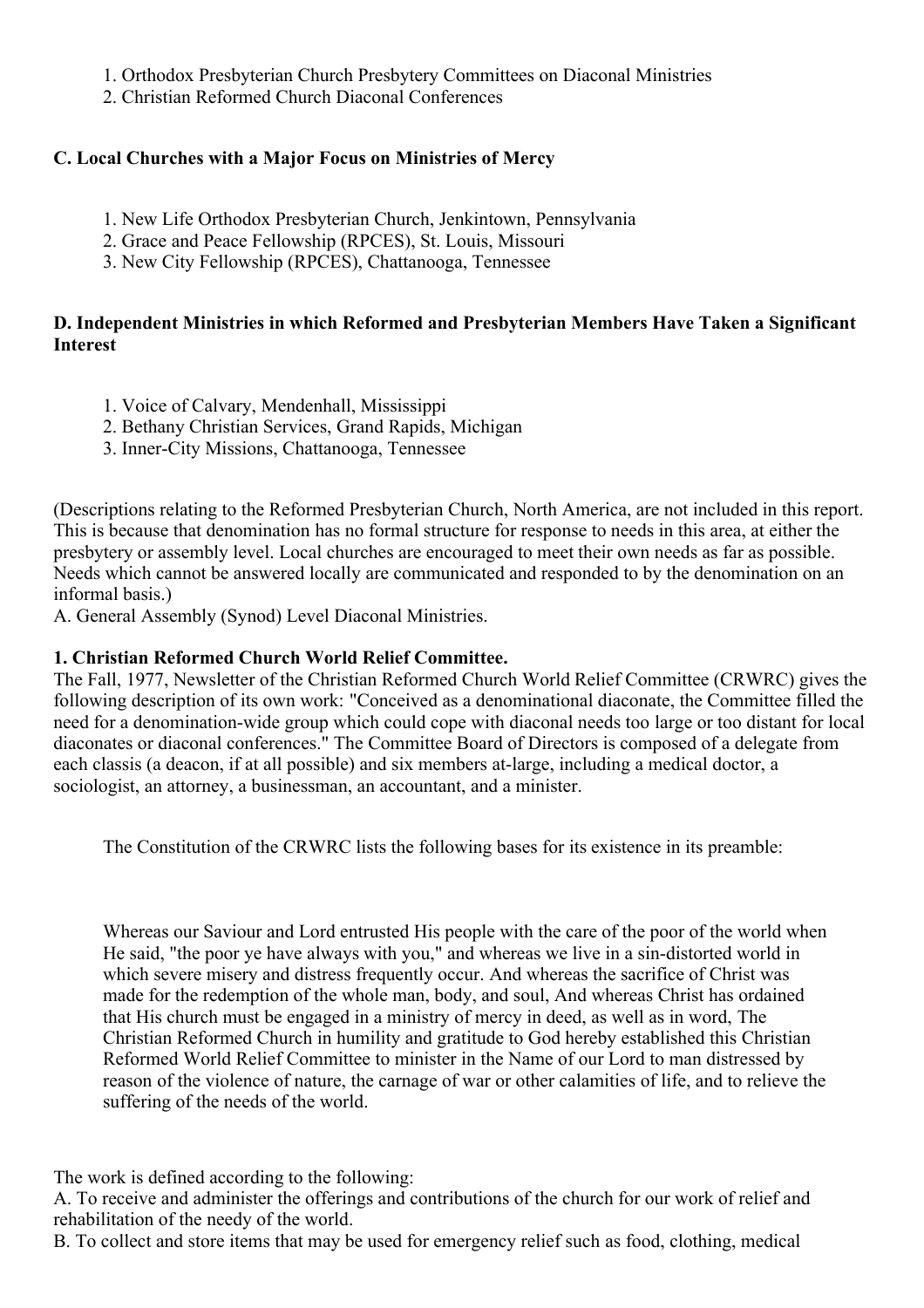supplies, etc.

C. To supervise and control all domestic and global emergency relief in such areas where the local church is unable to meet the need.

- D. To supervise and control such permanent benevolent activities as are designated by Synod.
- E. To appoint and designate area Deacons Conferences for the management of special benevolent projects.
- F. To engage in the work of relief, rehabilitation, and resettlement of refugees.

The Constitution further stresses the need for coordination of efforts with area boards of deacons and deacons conferences in the United States, and with CRC missionaries in foreign fields, as well as making every effort to cooperate without compromise with relief agencies at work in any area of need.

The operations of the CRWRC do reflect the spirit of Article 25a of the Church Order of the Christian Reformed Church: "The task of the deacons is to administer Christian mercy to those who are in need, first of all toward those of the household of faith, but also toward the needy in general," in that priority is given to work in those areas in which the Christian Reformed Church is already represented. Where the CRC is not officially represented, the following areas are given priority, according to the Constitution:

- a. Where CRWRC is able to send its own personnel to the field.
- b. Where follow-up missionary activity can be anticipated.
- c. Where a Christian witness can be achieved by this ministry.

According to the Winter 1972 CRWRC Newsletter, the Committee was eventually born out of an "increasing concern for disaster relief and for material aid to the poverty stricken of Korea and other countries where the CRC had missionaries, and a growing concern for world-wide poverty." The "need for a denomination-wide group which could help in times and places that were too large for single diaconates or even diaconal conferences to cope with" became evident as various disasters struck the churches and people of the denomination. The CRWRC saw its formal beginning in 1962, in aiding the Grand Rapids Deacons Conference in providing material relief for Korea and in aiding the Foreign Mission Board with material aspects of work with Cuban refugees. In 1963, the Committee's first full-time director was appointed.

Having begun its work entirely in the context of disaster relief, the CRWRC now focuses its major concern on aspects of work which will encourage and depend on self-help. The Committee works to make its efforts as indigenous as possible, working to establish lasting means of answering needs locally rather than creating permanent dependency on the CRWRC. This is made apparent in the distribution of funds: expenditures for 1977 included \$2,000,000.00 for programmed work and \$140,000.00 for disaster relief. The financial picture also is indicative of the focus of the committee concerns: of \$2.4 million budgeted for 1977, \$1.7 million was to be spent in foreign work and the remainder in the United States. The work of the CRWRC is divided into foreign end domestic sectors, with a director for each, under one overall director. The foreign staff numbers 41, working in 33 countries. Some aspects of the Committee's work, in addition so disaster relief, include placement of children for adoption (Korea), agricultural development (several foreign countries), training in nutrition (several foreign countries), rehabilitation of the handicapped (Jordan and U.S.-Mississippi), community development: "developing leadership among the local people and helping them learn so solve their own problems" (Foreign countries end U.S. - Appalachia), and inner-city ministries in Denver, Detroit, Chicago, end Los Angeles.

## **2. Committee on Diaconal Ministries of she Orthodox Presbyterian Church**

The purpose of she Committee on Diaconal Ministries, a General Assembly Committee of the Orthodox Presbyterian Church, is to "serve to extend the work of the local diaconate in those areas beyond the capacity of the local government to function, geographically or financially." Holding to a strict policy not to "usurp the powers of the local diaconate, nor trespass upon its authority," the General Assembly Committee operates in response to appeals from the lower courts: "Requests arising locally shall be evaluated by the nearest local Board of Deacons, who shall forward the results of their evaluation, along with recommendations and requests to their Presbytery for further action. Presbyteries shall, after evaluation, forward their evaluations and requests to the Committees on Diaconal Ministries.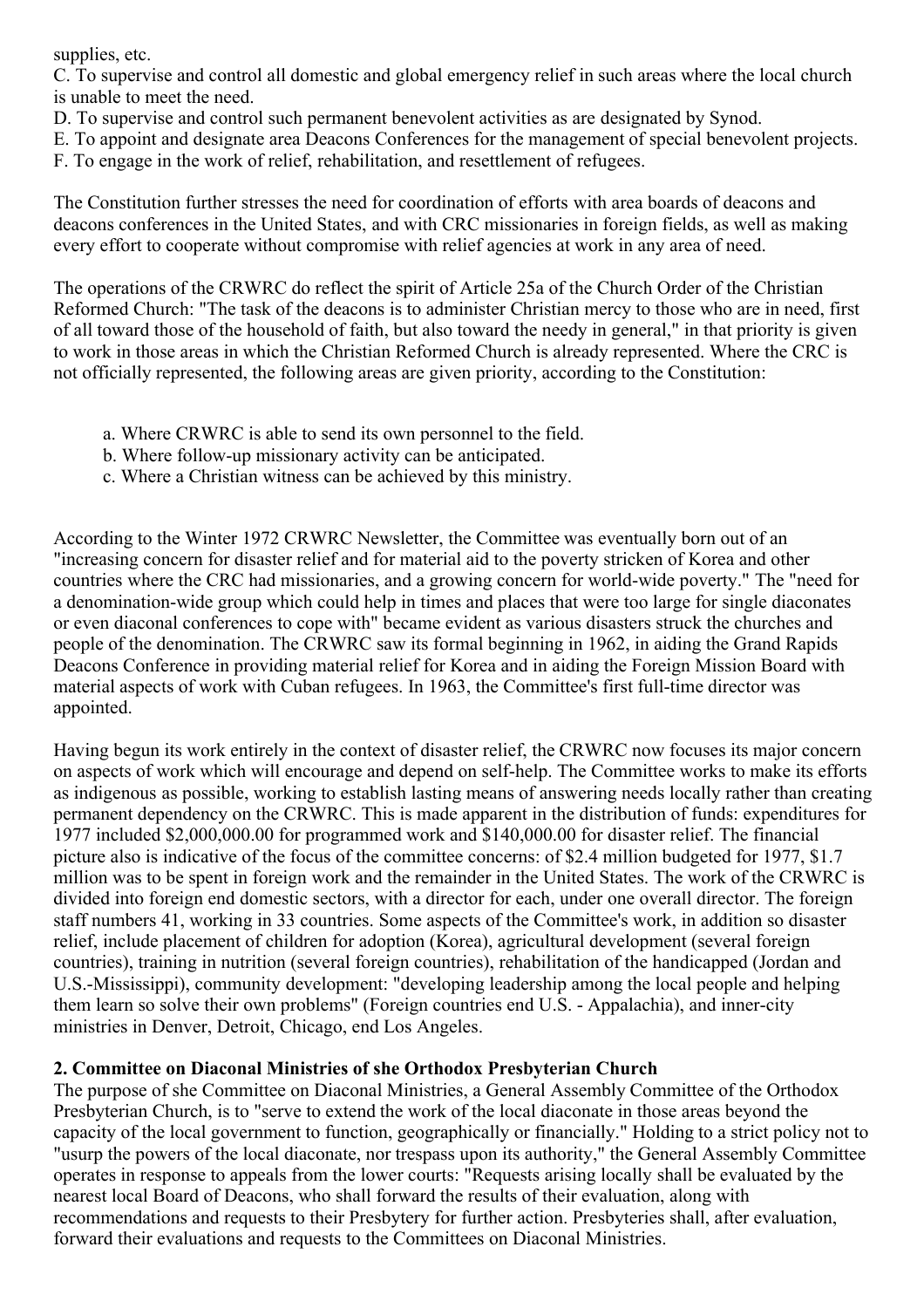The General Assembly and Committee of the Orthodox Presbyterian Church have worked extensively to understand and define Biblical priorities in responding to human need. First priority is the preaching of the Gospel: "(1) Deacons are presumed to have as their reason for existence the prevention of the dilution and distraction of the elders from their primary responsibility. (2) Funds gathered for diaconal work must never siphon money from the cause of Gospel proclamation." The second priority of opportunity, "simply refers to what God lays before us by His providence. When, in the course of pursuing obedience to the great commission, the Church encounters benevolent needs, she ministers to these needs in the name of her compassionate Lord." The third priority is the household of faith. "In doing so, the unbeliever is defined as a proper, consistent, appropriate object of the Church's diaconal concern. The primary concern is, however, 'especially those of the household of faith'. If the Church is busy obeying the great Commission, the providence of God will no doubt dictate that the majority of cases which are brought to us by opportunity will also be those of the Christian community, simply because this is the community in which we live. Those receiving aid who are outside this community, in turn, will be those who received aid in the name of Christ accompanied by the preaching of the Gospel. This letter is also made on the assumption that the Church continues to be busy obeying the great commission. Deacons are officers in the Church of Jesus Christ. As such they bear no responsibility to the world by virtue of their office. Their responsibility is within the Church. The relationship of deacons to the Church's aid given to those outside the Christian community is two-fold: (1) It is their responsibility to stimulate and assist the Church to minister to non-Christians in the name of Christ. (2) They are the most convenient organ and channel for carrying out the mechanics of such ministry, simply because they are accustomed to doing so for the Christian community. Thus, as officers among Christ's own, they minister within the flock with the goal of increasing the fruit of love through compassionate benevolence. It is more blessed to give than to receive, and it is the deacon's concern that Christ's Church have that blessedness."

The Committee on Diaconal Ministries is composed of teaching elders, ruling elders, end deacons elected by the General Assembly. In 1975, disbursements by the Committee totaled \$27,500.00. The 1977 Committee budges was set at \$33,650.00. Of this total, \$3,800.00 is designated for administration, travel, and promotion; \$24,200.00 is designated for various concerns, most of which are outside of the United States, with \$4,000.00 reserved for emergency needs. The remaining amount of \$5,650.00 is used as aid for retired ministers of the denomination.

3. Board of Home Ministries of the Reformed Presbyterian Church, Evangelical Synod. The Board of Home Ministries projects fell into two categories:

a) Mission work that will not soon become self-supporting.

b) Diaconal Ministries

The scope of our ministries is in North America. We work in conjunction with the Presbyteries (Grand Cayman Island is a member of the Florida Presbytery). The primary purpose of this agency is not church extension but is supportive of the "church establishment" goal.

The following are long-range mission projects:

1. Oklahoma Mission, Stilwell, Oklahoma (Rev. Hayes and Jean Henry): This is a mission to Cherokee Indian descendants. This is a particular church established and another preaching point. The Board of Home Ministries is responsible for partial funding of the pastor's salary, Summer Bible Schools program, and personnel. The Board of Home Ministries is attempting to expand this church's outreach in the direction of providing employment through a Christian economic development program, through the work of medical personnel, and through additional pastoral help.

2. Grand Cayman Island, B. W. I. (Rev. Jones and Marjorie Shepherd, Patrick (Paddy), Sheila and Andrew Cook): One church is established on the Island in West Bay area and another is being formed in Old Man Bay on the North Side. The church's annex is being used for a mentally handicapped children's school and therapy center. Mrs. Cook is the teacher, assisted by women of the church and community. Covenant College students have been used to do evangelism (door-to-door) on the Island. A lay-worker's school is also conducted by Rev. Shepherd and Mr. Cook.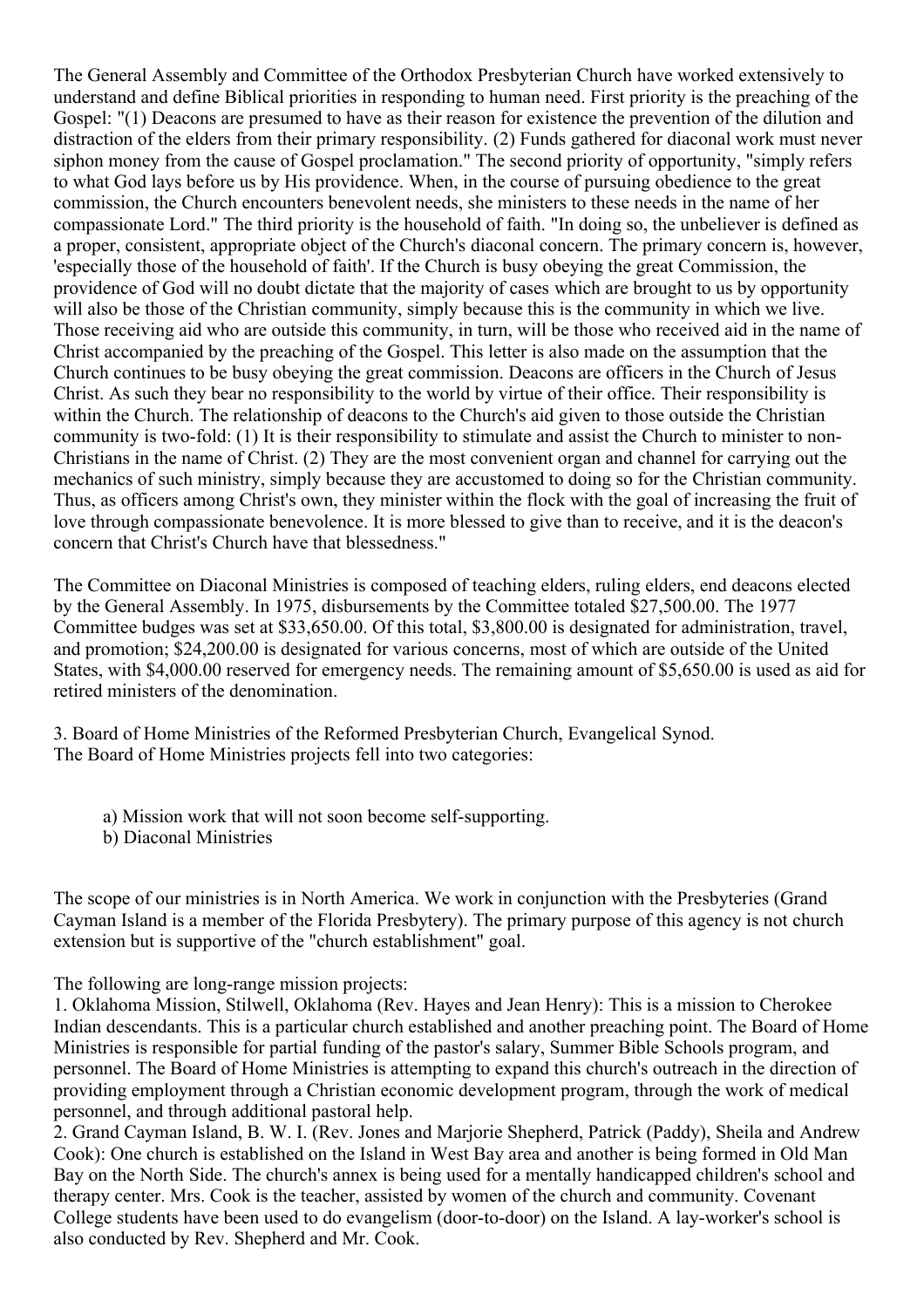3. New City Fellowship, Chattanooga, Tennessee: This is a particular church with community outreach through gardens, food co-op., clothing distribution among poor people. The Board of Home Ministries pays the salary of the pastor's administrative assistant, Miss Carol Roman.

4. Philadelphia Spanish Outreach (Rev. Joe Little): This work is presently working out of Fifth Reformed Presbyterian Church located in the Spanish area. It consists of enrolling people in a Bible correspondence course, providing Bible teaching helps to local pastors of Spanish churches. We are planning extensive use of films and street preaching next summer. A store front building will be leased from which we operate a food and clothing distribution to the poor.

5. Benson Park Fellowship, St. Louis, Missouri (Rev. Skip Todd and Phil Lancaster): This is a store front operation started by Grace and Peace Fellowship and funded by them using the Board of Home Ministries as the conduit of money.

The following are Diaconal Ministries which the Board of Home Ministries coordinates for the denomination:

1. Disaster Relief Fund: Money is collected from our churches and escrowed in a savings account. When possible we work with the Christian Reformed World Relief Committee, Domestic Division.

2. Bethany Christian Services: This is a Christian social service agency in Grand Rapids, Michigan, committed to the Reformed standards. We are establishing a Divisional Office of this agency to work in St. Louis, Missouri with:

a. Unwed Mother Counseling

b. Adoption

c. Foster Home Care

# **B.Presbytery (Classis) Level Diaconal Ministries.**

1. Orthodox Presbyterian Church Presbytery Committees on Diaconal Ministries. Pursuant to its desire that the Committee on Diaconal Ministries operate on the basis of appeals from the lower courts, the Orthodox Presbyterian Church has encouraged the formation of diaconal committees within its presbyteries. Composed of various combinations of elders and deacons, the following excerpt from the Minutes of the 1974 Spring meeting of the Presbytery of Southern California is indicative of the direction of such committees:

1. This Committee shall consist of six members in three classes, with one Deacon in each Class.

2. The Committee shall organize a joint meeting with the Presbytery annually at the 2nd Stated Meeting.

3. The Committee shall promote contact between local Deacon Boards.

4. The Committee shall act as liaison between the Deacons and the Presbytery.

5. The Committee shall act as liaison between the Presbytery and the General Benevolence Committee.

6. The Committee shall seek ways to help local Diaconates in time of special need.

The Philadelphia Presbytery has an active Committee on Diaconal Ministries. According to the March 16, 1974 Presbytery Minutes, "The duties of the committees shall be: (1) to aid the local diaconates of the Presbytery in meeting needs which cannot be met from local resources alone; (2) to serve as the Presbytery's liaison with the Committee on Diaconal Ministries of the OPC in matters of mutual concern." According to moderator Jim Patty, the Committee has been the most active in two areas: (1) education of deacons, and (2) meeting of emergency needs. Conferences are held periodically for the purposes of educating, motivating, and discovering application in the areas of diaconal concern. For the meeting of emergency needs, a "hot-line" system exists for the purpose of communicating crisis needs to all members churches of the presbytery. The Presbytery Committee follows the same pattern as the General Assembly Committee, acting in response to needs communicated from local churches. The Presbytery Committee has discovered through experience that presbytery projects as such are successful to the extent that they reflect and help to coordinate the concerns and efforts of local churches.

2. Christian Reformed Church Diaconal Conferences.

In response to those needs which arise which "defy the abilities of a single diaconate," the CRC has a level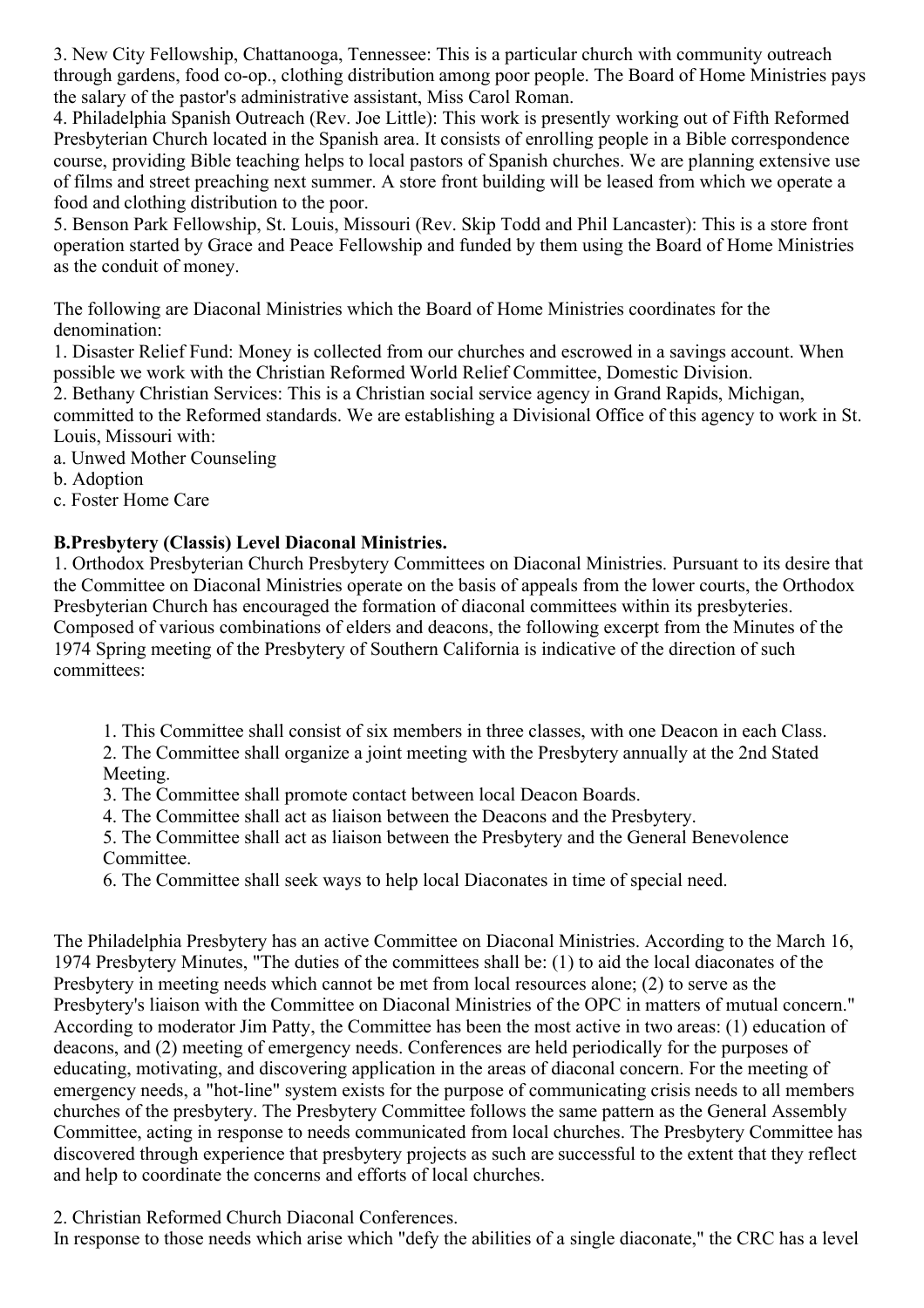of diaconal participation at the Classis (presbytery) level, or joint participation between Classes, known as the Diaconal Conference. All churches within the given Classis or Classes are members of the conference; a board is elected on a representative basis from local church diaconates, or from each Classis, if more than one.

Purposes of the conferences are to provide educational opportunities in the area of diaconal ministries, to establish "closer contact and fellowship between the diaconates," to advise diaconates on matters in which advice is sought, to "co-operate in resolving matters which lie beyond the scope of individual diaconates." In addition, the conference works with the CRWRC in assisting in soliciting financial support for the CRWRC from local churches, and working on joint projects. Powers of the conferences are clearly defined: "This Conference shall in no wise exercise official jurisdiction over any deacon or diaconate. Therefore, all general matters approved by the Conference shall be referred for final action to the diaconates, to the Council of each church, or to the CRWRC." (Information from Constitution of All Ontario Diaconal Conference.)

The All Ontario Diaconal Conference is composed of six classes in eastern Canada. The six classes include 102 diaconates, with an estimated 450 deacons. Begun in 1959, the conference has seen steady growth in its ministries. The 1977 annual meeting recorded an attendance of 192 deacons, with 57 others attending. The proposed budget for 1976-1977 totaled \$10,000.00, most of which was designated for operational and publication expenses. \$126,000.00 was received by the conference as of October, 1977, for "operation Manna-Bangladesh," one of the conference's annual projects. The annual meeting included workshops on introduction to the work of the deacon, spiritual care of the elderly, congregational ministry to the elderly, ministry to prisoners, dealing with the problem of drugs and alcohol, and the importance of will making in the practice of good stewardship. "Service In Deed" is a bi-monthly publication of the conference. It is an 8 page publication, including news articles on diaconal work in the local church in the United States, and abroad, feature and study articles on the office and work of the deacon, and "in-house" communication of events and needs.

Where conferences have needs which are beyond their resources, the CRWRC may establish a relationship in which funds, time, or special skills are made available to the conference by the CRWRC. Applications are submitted and assessed according to a number of criteria. Types of work presently under operation or consideration include family counseling services, rehabilitation of chronic welfare recipients, drug rehabilitation, prisoner rehabilitation, comprehensive community improvement program (operating out of the former facility of the Back to God Hour program and the CRWRC warehouse in Chicago), emergency needs of poor people, and residence for delinquent teenagers. The above projects are each administered by different conferences throughout the United States and Canada.

# **C. Local Churches with a Major Focus on Ministries of Mercy.**

1. New Life Orthodox Presbyterian Church, Jenkintown, Pennsylvania. With the focal point of its life in Jenkintown, just north of Philadelphia proper, New Life Orthodox Presbyterian Church is a congregation which the Lord has led into expressions of His love through various ministries of mercy. With a membership numbering just under 200, and a larger church community of 250-275, this congregation used \$15,000 of its \$75,000 budget in 1977 to meet individual financial needs, mostly within the congregation.

Most of the works of mercy have begun as personal responses to particular needs within the congregation. There is little program or formal structure as such; elders and deacons have simply encouraged responses to needs as they have become known through the personal sharing in fellowship taking place within the congregation. The church community is divided into 23 groups of 8-10 people each for personal fellowship and spiritual oversight. The deacons encourage communication of needs within and between groups, and help to coordinate and motivate responses to needs. Having existed just under five years, New Life has made the meeting of specific tangible needs a part of its life since inception. The diaconate has developed naturally as the need for leadership, coordination, and education in the various aspects of the ministries of mercy have grown.

While the church has had little formal program in this area, several ministries have had distinctive expressions. The more typical meeting of crisis needs has been expressed in provision of budget counseling, aid in securing jobs and housing, and emergency supply of food and clothing, with a used clothing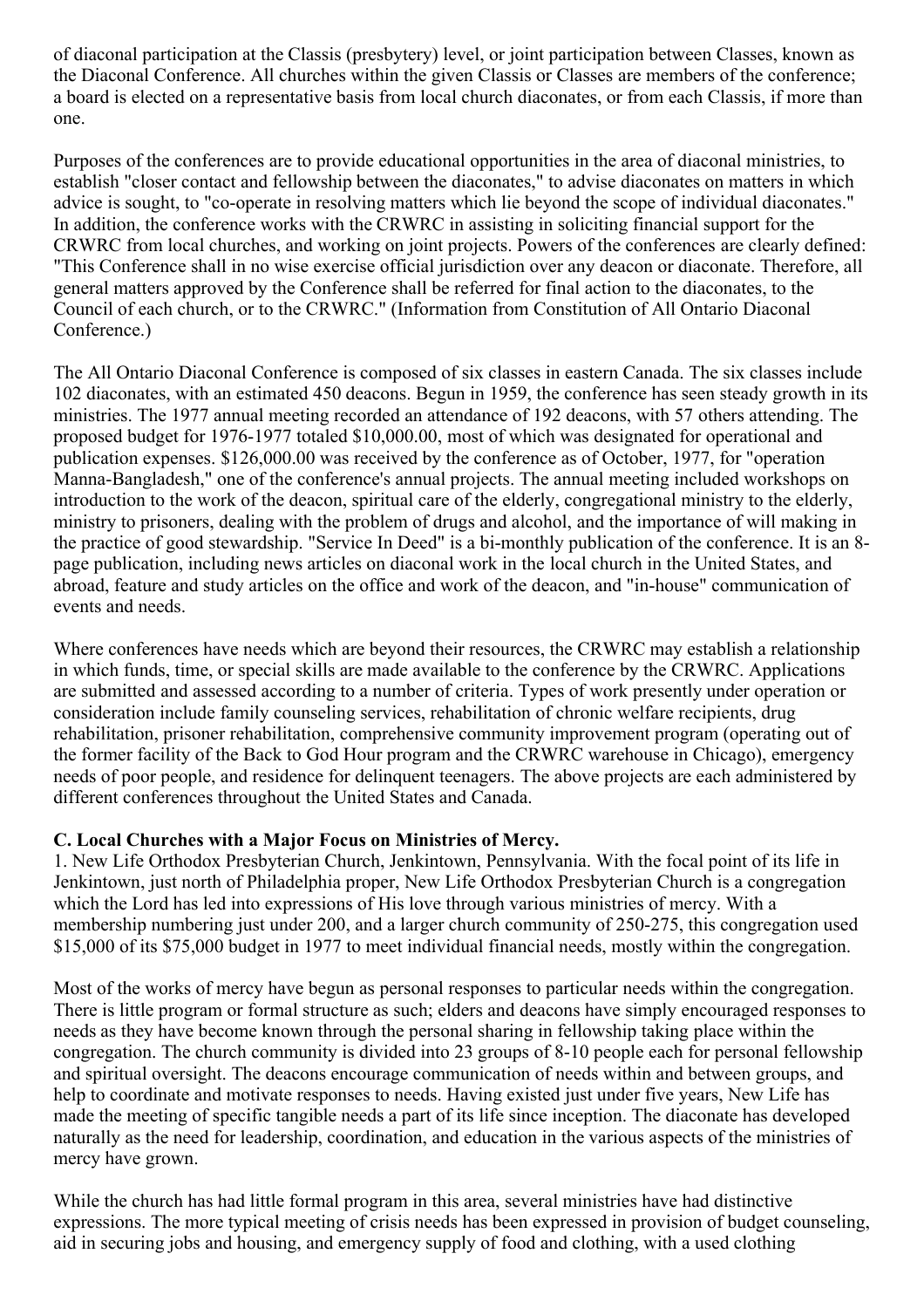distribution center. The church owns a house, staffed by stable Christians (deacons), in which a few people with serious emotional and spiritual problems may reside for periods of 6-12 months while they grow in the Lord and in gaining a greater general stability in their lives. An effort is being made among the younger women to develop ministries to family needs. Ugandan refugees have become, in the Lord's providence, people of special concern to the congregation. The church has responded to Ugandans in need in the Philadelphia area. Because of the extensive needs in this area, New Life has sent a ruling elder and his family for eight months to Kenya to work more directly with the refugees. A further ministry in which the congregation had an interest, though the diaconate as such was not involved, was that of investigation of the need for a spiritual ministry to the nursing homes in the Philadelphia area. All of the homes in the area were investigated as to the worship services and other spiritual ministries being offered. Evangelical churches in the area were then contacted and encouraged to develop nursing home ministries. New Life conducts services in three nursing homes and one mental institution weekly. Written by Fred Marsh, from conversation with Ron Lutz New Life Orthodox Presbyterian Church, pastoral staff.

## 2. Grace and Peace Fellowship, (RPCES), St. Louis, Missouri.

Throughout its 8-year history, Grace and Peace Fellowship has pursued a meaningful identification with a troubled urban neighborhood in St. Louis city. As over 50 members now live in this community, we have generated both an active and passive influence. The values exhibited by the individual members in being neighbors, citizens, and tenants, and home and apartment owners, have helped to stabilize our community. The church as a ministering body carries out a more active roll in serving our neighbors, seeking to manifest the character and love of God as a community of Christians within the larger neighborhood. Besides the necessary ministries to youth and adults through Sunday school, clubs, camping programs, and home Bible studies, the church has carried out diaconal ministries in the areas of:

(1) emergency food assistance; (2) family counseling; (3) job training and placement; and (4) tutoring.

As we come in contact with needy individuals, diaconal services of various kinds are provided as the need arises.

Although not as typical of church ministries as those listed above, our housing ministry is a vital element of the broad range of services needed in our unstable urban community. Cornerstone Corporation was organized in 1975 as a not-for-profit housing corporation for the purpose of ministering to housing needs of low income families. As we became aware of the fact that many of our neighbors have experienced a constant migration from apartment to crumbling apartment, from one section of the city to the next, we determined that the church should do something to help. We discovered that as city neighborhoods deteriorate, the housing for the poor becomes less available, and as neighborhoods revive, the unwelcome low-income families are priced out of the apartments. Such has been the case in our section of St. Louis. The board of Cornerstone seeks to arrest this unhealthy cycle for some families by providing good housing at a moderate price. Along with the purchasing and renovation of property, Cornerstone is also prepared to see this ministry become effective by combining close management supervision, tenant education, family budgeting assistance, and family counseling.

This in-depth approach is further assisted by having a church member residing in each building. To date, Cornerstone has three buildings which contain twelve apartments. Most of the cost of purchasing and rehabilitating property has been covered by donations and low interest loans, while normal operating costs and general maintenance are covered by each building's income. The board of Cornerstone is encouraged that we have been able to make a beginning in effectively assisting some low-income families.

We are seeking further development in the areas of our own management skill and cooperation between tenant and management -- enabling us to keep costs down. In terms of the future, the board would hope to increase our number of rental units to the point where we will be able to hire a full-time manager.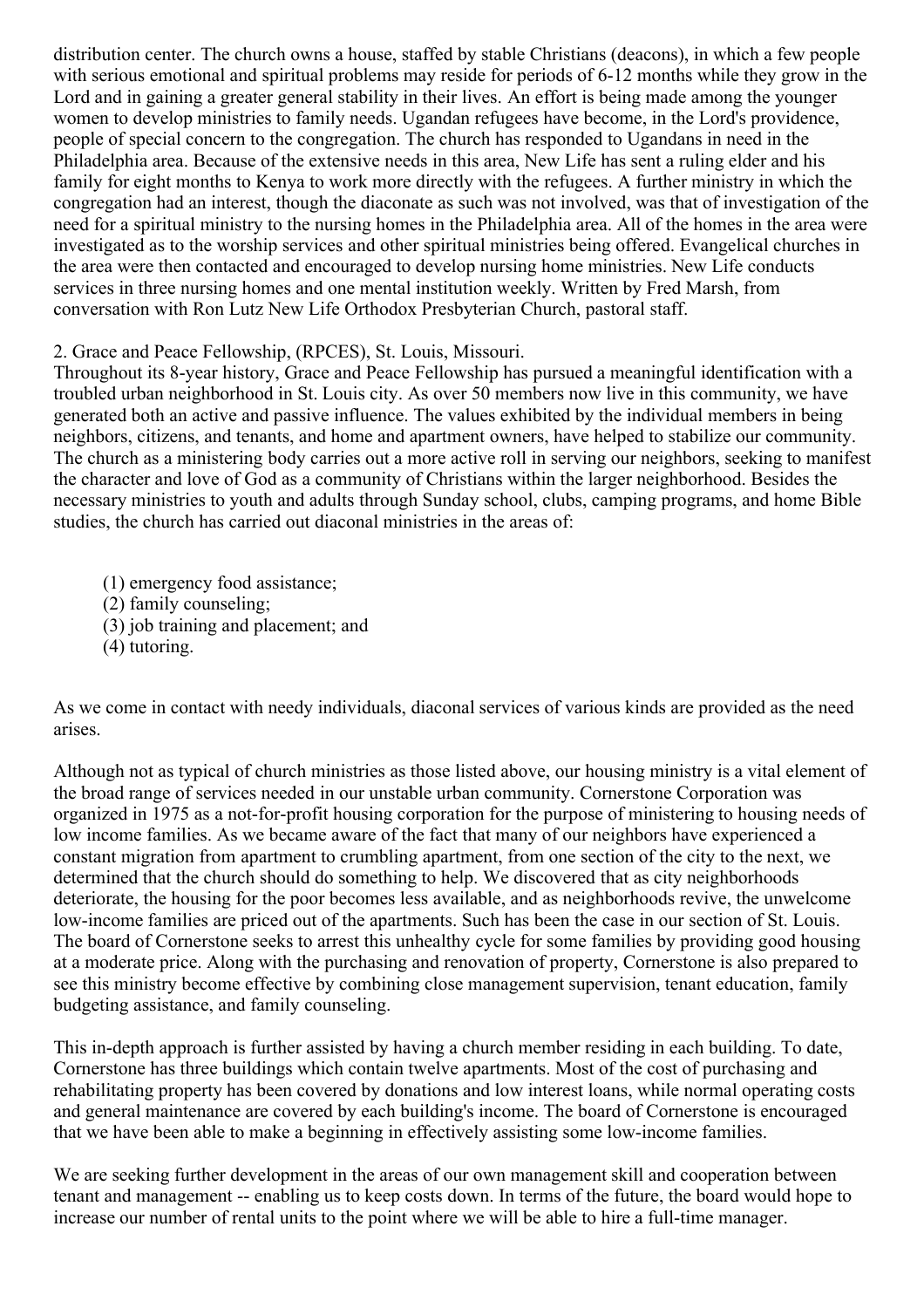As each part of the Body of Christ services the other in strengthening the Church, the different ministries of the Church combine to increase the benefits of those served. In many cases, needy individuals brought in contact with the Church have been helped by many of the above mentioned programs. In this way a foundation has been established for meaningful communication of the gospel of Jesus Christ -- resulting in individuals being added to the Church.

Reported by Jim Kern Pastor, Grace & Peace Fellowship

3. New City Fellowship (RPCES), Chattanooga, Tennessee.

New City Fellowship, with the focal point of its life and work in some of the economically poorer areas of the city of Chattanooga, began as a mission Sunday School of the RPCES congregation of Lookout Mountain. In November, 1976, the mission was organized as a particular church.

Much of the life and work of the church centers around core groups which concentrate on one particular area of concern or project, which will be of service to the church and at the same time specifically evangelistic in some major way. Core groups are concerned with: (1) prison ministry: services of music, evangelism, and personal work in Olney, Tennessee; (2) performing arts: assisting in worship and in the prison ministry; (3) reading: teaching of basic reading skills to both children and adults; (4) social issues: dealing with areas such as racial problems, poverty, family needs, and nutrition education; (5) crafts and art; contributing in appropriate ways to the church's ministry and physical facilities; and (6) evangelism: personto-person sharing of the Gospel and Bible studies.

## **D. Independent Ministries in Which Reformed and Presbyterian Members Have Taken a Significant Interest.**

1. Voice of Calvary, Mendenhall, Mississippi. VOC's program is based on the theory of evangelism by seeing Christ in action, or a demonstration of God's Word in action. Their philosophy is that the Spiritual life can not be separated from social problems, for both are too inter-related in individual lives on day-today basis. They also feel that they must raise the standards of living of the blacks with whom they deal primarily in a rural area in order to overcome psychological problems that they feel exist which inhibit Spiritual growth. They also developed the philosophy that they will seek in every way to avoid direct handouts and instead set their goals at creating the capability for the low-income parties to buy the things that they need. They feel that direct giving to individuals is dehumanizing and does not promote the development that these people need.

VOC's operation at this point is primarily in two areas. The initial operation was in Mendenhall and that is where the operation primarily centers around their Church in that community at this time. At this point, in addition to having the Church, they have a pre-school program which catches the overflow from Headstart Programs. They have an adult education program seeking to assist those with limited education, and seeking to offer some leadership development programs. They also have a limited vocational technical training for adults, but at this time they seem to have very few people involved. This seems to overlap with government offered training in other areas and I have difficulty in seeing how it functions due to the financing of programs operated with the Federal Government's assistance. They also have a complete health services' clinic staffed by a doctor that is as adequate as most clinics in rural communities. Their volume of service here seems to be quite substantial at this point and they hope that it will soon be self-sustaining. It does not seem to offer much financial saving to the people using it, though it might offer some. The primary service here is that there is such limited medical service available in this rural area where it functions. They also have a thrift shop where they try to offer bargain purchases to anyone interested and at this point they are extending it from a small facility to a very large store. They also have a limited cooperative farming program which may just be getting off the ground. They have plans or hopes for some substantial increase in this operation, but I can not tell at this point where it is going. They also offer a tutoring program. In addition, they have a gymnasium in connection with the Church, which seems to get substantial use by the youth of the community.

In Jackson, they are seeking to develop a staff for giving technical assistance to other groups of this nature which would desire to establish operations similar to what they have in Mendenhall, though they do not intend to operate it themselves. At this time, the two principal projects in Jackson involve a program at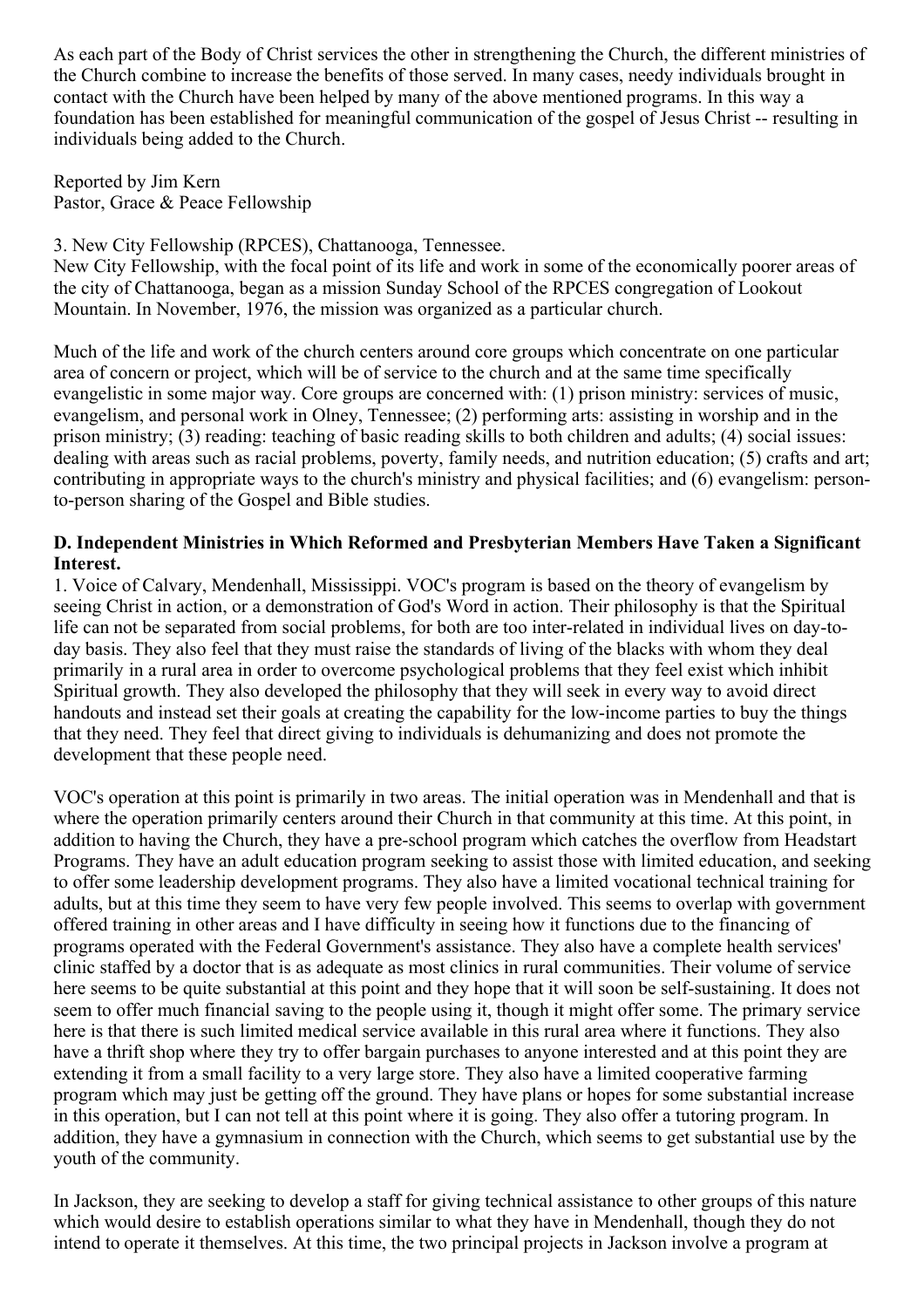Jackson State University, a predominately black school, and a housing project where they are going into a fairly old neighborhood where houses are coming on the market, buying the houses, using volunteers to renovate the houses, and then planning to re-sell them or rent them to primarily friends of the Voice of Calvary, their purposes being to help people upgrade their houses. They also have a type of half-way house where they house people who are in need of help for any reason on a short-term basis. One example is a terminal cancer patient who had nowhere else to live in the vicinity of the major hospitals he needed to be close to.

In addition, they are involved with two overseas projects. I obtained no information on one of these, but the other was the primary task before them on the day that I visited. It involved sending a team of Opticians to Haiti to screen as many people as possible and then to fit them with used eyeglasses. They have determined that the used glasses can be examined and the capabilities evaluated and in many instances many of these glasses would substantially benefit a person in need of similar glasses though they might not exactly meet his needs. The examinations are to be performed by volunteers from the Southern College of Optometry and the primary cost in the project will be sending the doctors to Haiti and financing their stay there, with the glasses costing nothing and the services costing nothing. This would appear to be a potentially highly beneficial program. Reported by John C. Love, Jr. Committee Member

2. Bethany Christian Services, Grand Rapids, Michigan. Bethany Christian Home started in Grand Rapids in 1944 when two women from Reformed Bible College decided to take a homeless baby into their apartment. Since then, it has grown to a million-dollar-a-year operation with over 70 employees, branch offices in New Jersey and Iowa, and even a new name ... Bethany Christian Services.

Bethany provides RESIDENTIAL CARE for children with emotional and psychological problems. A Total of 24 children, ages 5 to 15, live in the "Home."

Bethany provides FAMILY COUNSELING for people with marital, parent- child, and personality problems. During 1976, a total of 202 young women received PROBLEM PREGNANCY COUNSELING.

Bethany also assist unwed mothers in finding residence in private or maternity homes.

Since 1951, Bethany has placed almost 2,000 children for ADOPTION into Christian homes and churches throughout the United States.

During 1976, a total of 561 dependent, neglected, or abused children received Christian FOSTER CARE. Bethany's caseworkers also extend help to the families of these children.

The Bethany DAY CARE CENTER in Grand Rapids, licensed for 40 children, offers Christian care to preschoolers 2-1/2 to 6.

Bethany accepts children, unmarried mothers, and others needing help regardless of race, creed, or area of residence.

Bethany's office in New Jersey provides adoption, problem pregnancy help, and foster care for the eastern United States.

The Iowa office, opened in 1975, reaches the Midwest with family counseling, problem pregnancy counseling, adoption, and foster care.

Gifts from churches, societies, Sunday Schools, and individuals lay the financial base for Bethany's operation. The remaining costs are met through child support payments and other fees. All contributions are tax deductible.

Bethany is under the control of a Board of Directors in Grand Rapids. Advisory Committees in New Jersey and Iowa look into local matters and make recommendations to the Board. Information published by Bethany Christian Services, Grand Rapids, Michigan.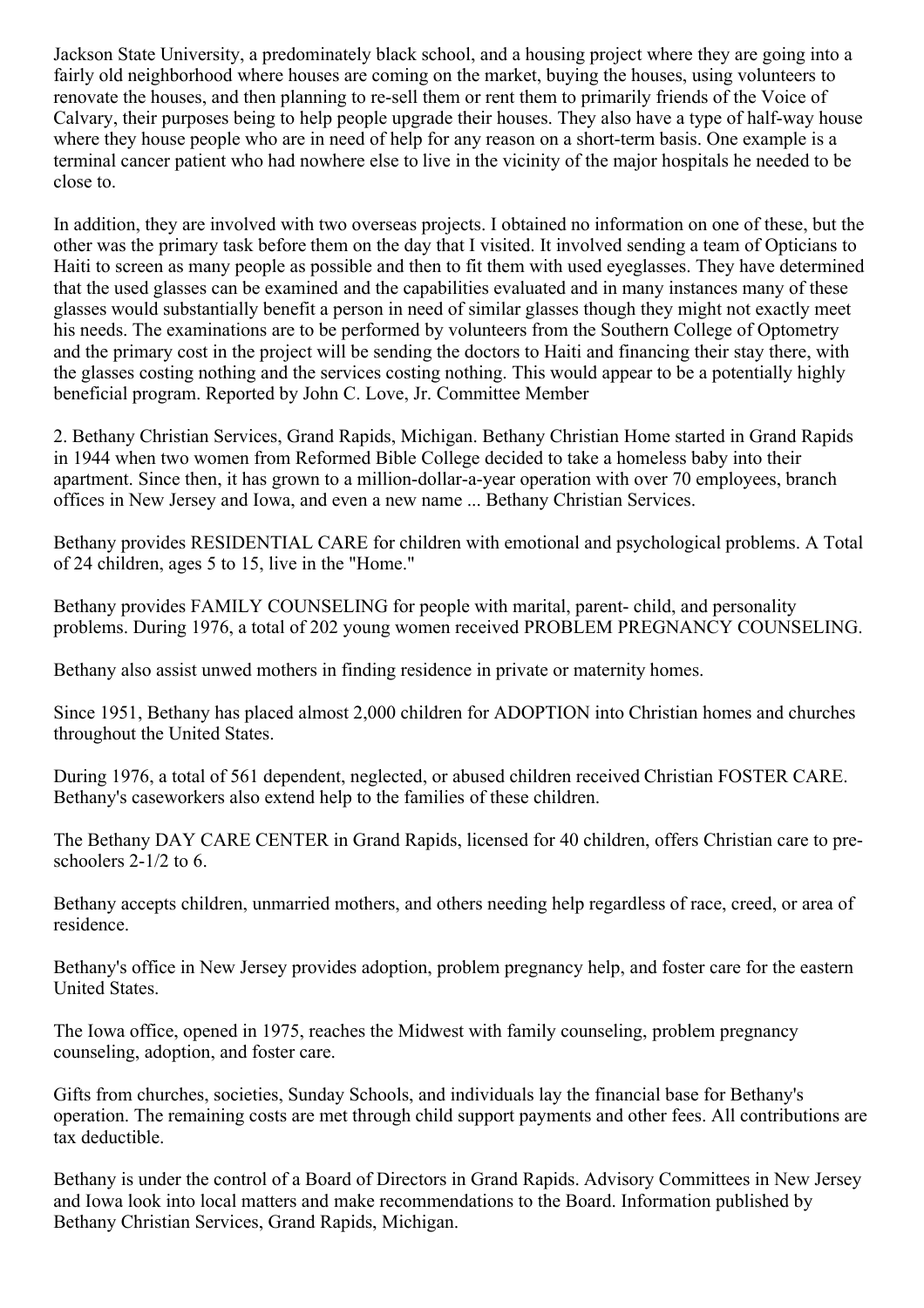# 3. Inner-City Mission, Chattanooga, Tennessee.

As the mission work which later became New City Fellowship (RPCES) in Chattanooga developed, a number of Christian businessmen and churches became interested in the ministry of some of the leaders in the mission work. In 1972, Inner-City Missions, Inc., was established as "a formal organization to funnel resources of the suburban Christian community into the urban Christian community." As the ministry has developed since then, ICM now attempts to support local churches rather than replacing them with its own programs. Some of its specific purposes are "to train urban pastors, bring in outside resources, create economic development, and be imaginative in attacking urban problems."

Inner-City Missions coordinates food and used clothing supplies for those in need. Special distributions are made during the Thanksgiving and Christmas seasons. Some financial assistance is offered for crisis needs, and a specific plan for contribution and disbursements of financial resources between churches is being developed. During the summer of 1976, a garden was managed by means of employment and training of teenagers from the city. Initiative was taken by ICM in establishing Manna Food Cooperative, a foodbuying co-op composed of approximately thirty families, primarily from RPCES and PCA member families in the southwest Chattanooga area. ICM has also been active in building personal contacts and offering training opportunities for some pastors and church leaders in the area.

# **III. Survey of PCA Diaconal Principles and Ministries.**

The following survey was conducted by the Sub-Committee on Diaconal Concerns to determine the diaconal principles and ministries which have been developed by PCA churches, and the ways in which these churches are meeting common human needs in their communities.

There were seven questions posed by the survey, which are listed with the responses from the answers received. Descriptions of present and anticipated ministries were also called for. The survey was distributed to all churches in the PCA.

1. Is the work of the deacon as essential and honorable as the work of the elder?

- A. The work of the deacon is as essential and honorable as the work of the elder. [68.66%]
- C. The work of the deacon is as honorable but less essential than the work of the elder. [15.90%]
- B. The work of the deacon is as essential but less honorable than the work of the elder. [12.87% ]
- D. The work of the deacon is less essential and less honorable than the work of the elder. [3.03%]
- 2. What offices has Christ given to the church?
- B. Teaching Elder, Ruling Elder, Deacon [53.12%]
- A. Elder and Deacon (all elders should teach and rule) [38.28%]
- D. Other [4.60%]
- C. One office in three parts Preaching Elder, Ruling Elder, Deacon [3.90%]

There was an interesting relation between the answers to these two questions. Of those who answered question 1A., 69.23% answered question 3B and 30.77% answered 3A. Of those who answered 1B through 1D, 48.08% answered 3B and 51.92% answered 3A. Those who did not answer in any of the above mentioned way were not considered in these correlational numbers. It should be pointed out that the twoand-a-half office view was not represented on the questionnaire and those who indicated on the questionnaire that this was their view usually chose 3D (other). Some of those, however, were split between 3A and 3B, with some comment to the effect that the two-and-a-half view was intended.

3. Is it the organized church's responsibility to meet the essential physical needs (e.g. food, clothing, shelter, etc.) of its members?

84.08% A. Yes 9.95% C. Other 5.97% B. No

4. What responsibility does the organized church have to meet the physical needs (e.g. medicine, technology, education, disaster relief) of the unconverted?

B. The organized church should meet these needs as the Lord prospers it as a means of pre-evangelism.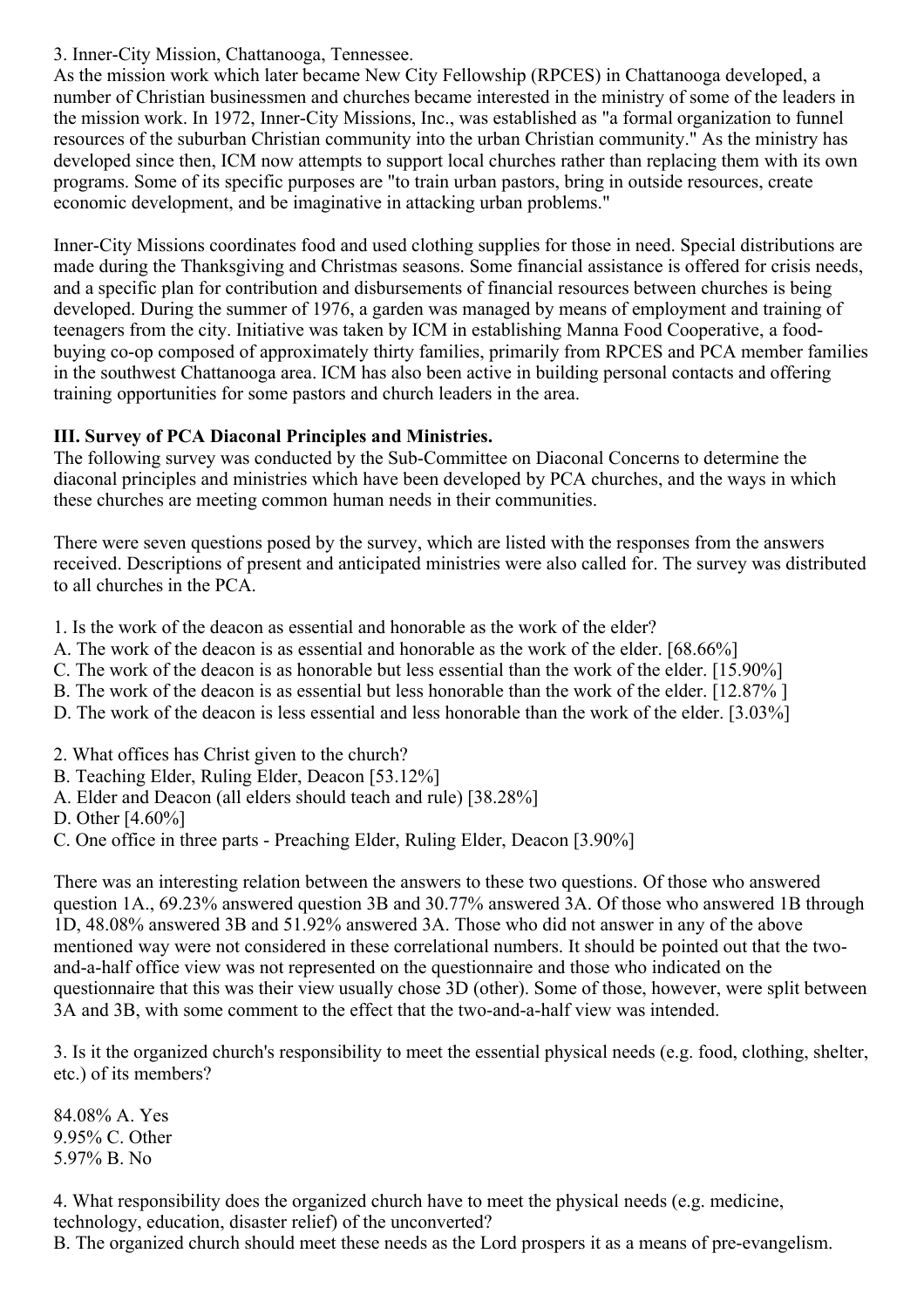[53.00%] A. The organized church should meet these needs as the Lord prospers it regardless of their evangelistic value. [31.50%]

C. The organized church does not have the responsibility to meet these needs. [8.00%]

D. Other [7.50%]

5. What are our interdenominational diaconal responsibilities?

B. We should cooperate with other reformed churches and denominations to meet common diaconal responsibilities (e.g. hospitals, nursing homes, counseling centers). [50.53%]

C. We should cooperate with all other professing Christian churches and denominations to meet common diaconal responsibilities (e.g. hospitals, nursing homes, counseling centers). [26.84%]

A. There are none. [12.63%]

D. Other. [10.00%]

It should be noted that many of the last category would have picked C if the word "professing" were changed to "evangelical".

6. Give a description of the present functions of your diaconate.

The responses were varied on this question and ranged from "none" to very extensive diaconal programs. Many answered this by stating "see the Book of Church Order." We did not wish to know what the deacon's function was according to the BCO, but rather how the BCO was being implemented in specific examples and programs. The following is a list (not complete) of responses given.

Actual Areas of Diaconal Involvement:

(1) Care and maintenance of church property including manse, cemetery, church buildings, oversight of janitor and janitor services;

(2) Collection and disbursement of tithes and gifts along with drawing up budget;

(3) Visitation of members and visitors along with aged, ill, etc., and providing flowers, cards for those in hospitals; (4) Evangelism-college campus ministries;

(5) Administering to needs of poor, sick, needy of church (possibly community) as in: cooperating with inner-city churches toward helping poor, sponsoring church projects for the poor, Overseas Relief, Joy Gift, Etc., "Deacons fund" or "needy family fund," financial counseling, providing loans to needy families, providing food, blood donor program, clothing drives for seminary students, poor, etc., helping in nursing homes, collecting funds for local rescue mission, Christian education funds to help pay for poorer members' way to conference, etc., keeping abreast of community needs, sponsoring prisoners and/or ministering in prisons;

(6) Promoting Church fellowship - family night suppers, youth fellowships, church-team sports (e.g. basketball, softball);

(7) Teaching in Sunday schools, to youth groups, by tape ministry, care and provision of church library, committee on abortion and pro-life issues;

(8) Promoting diaconal functions of the members, keeping a list of church members' diaconal gifts and connecting those up with needs in the church (e.g. plumbing, car repair, serving, gardening);

(10) Assisting in worship - provide nursery, ushering, greet visitors, parking attendants, music program, assisting with communion;

(11) Miscellaneous.

7. Possible Areas For Future Diaconal Involvement:

(1) Evangelism and visitation, dealing with drug addicts, prostitutes, homosexuals, etc., dealing with "oppressed" (e.g. - victims of racial and economic discrimination), bus ministry for Sunday school; (2) Care of physical needs of poor, helpless, prisoners, widows, and orphans, helping released criminals find a place in the world, ministries in old folks homes, prisoners, orphanages;

(3) Financial help, working toward helping Christians deal with the increasingly "oppressive" tax burden (FICA, etc.), help families establish budgets, organize and plan food cooperatives, Diaconal funds to eventually replace government welfare, mediate between job seekers and employers, group insurance for church members, financial help for families sending children to Christian schools, working with presbyterial diaconates to form retirement homes;

(4) Teaching in Sunday school, Biblical principles on finance, stewardship, helping others, etc., train younger men to aid in diaconal duties, workshops on "do it yourself" carpentry, plumbing, auto repair, etc.,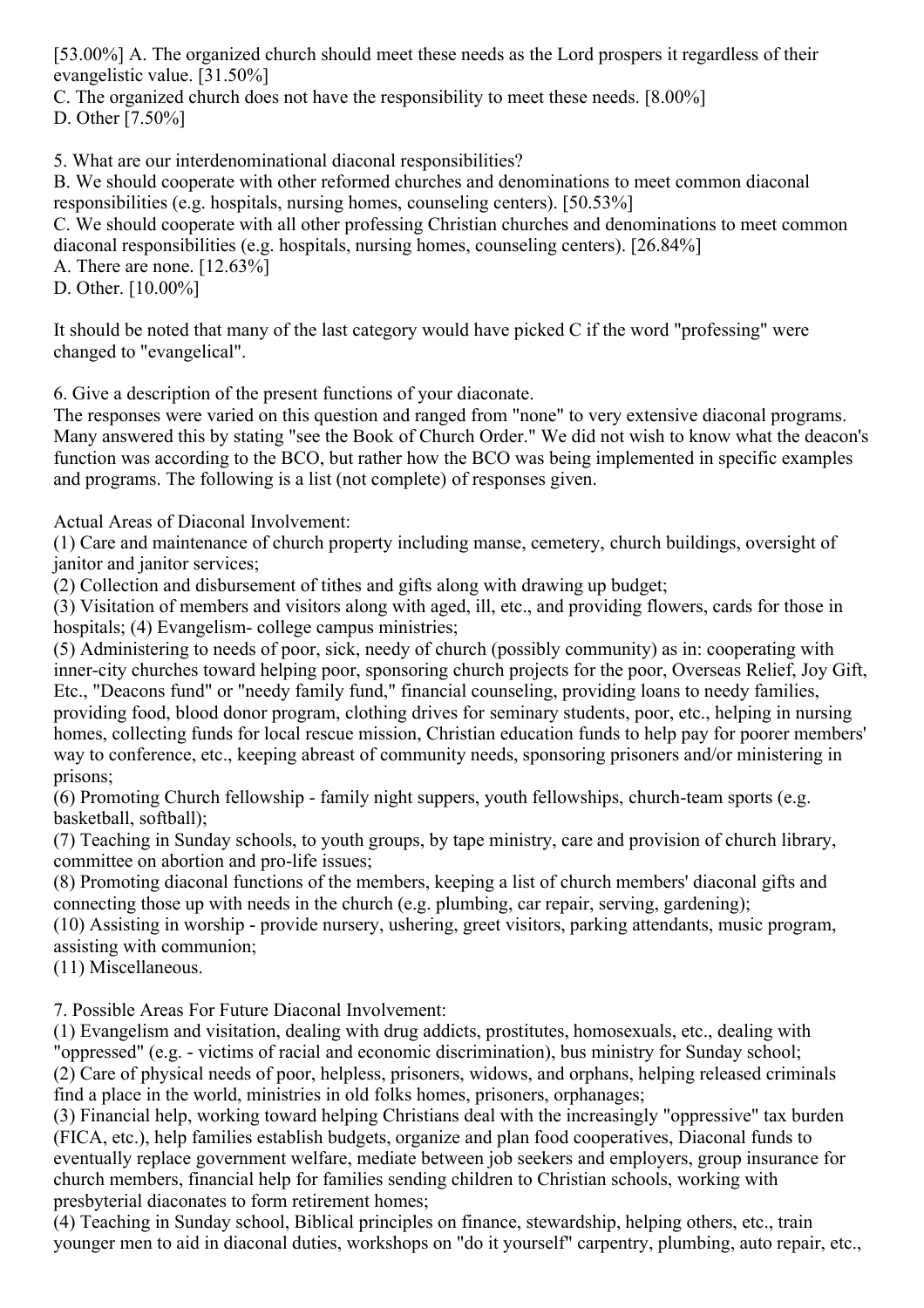tape ministry, care and maintenance of church library, and workshops on first aid, survival, etc. (5) Property - serve as trustees;

(6) Miscellaneous - work on committees of General Assembly and presbytery, and work on conservation projects in community.

**1982, p. 65, 10-31, III, 15.** That the responsibility for all diaconal ministries, except overseas relief, be placed under the MUS Committee and that the CE/P Committee continue to offer assistance in the area of training and materials needed for that ministry.

Footnotes:

<span id="page-16-0"></span>[1] Minutes of the Fifth General Assembly of the Presbyterian Church in America, 1977, page 74, under 5-66; Report of the Committee of Commissioners on Interchurch Relations, Published by the Committee for Christian Education and Publications, 1020 Monticello Court, Montgomery, Alabama, 36117.

<span id="page-16-1"></span>[2] The Book of Church Order of the Presbyterian Church in America, First Edition, 1975, printed by the Committee for Christian Education and Publications, 1020 Monticello Court, Montgomery, Alabama 36117.

<span id="page-16-2"></span>[3] Ibid., 10-2.

- <span id="page-16-3"></span>[4] Leonard J. Coppes, Who Will Lead Us, p. 129.
- <span id="page-16-4"></span>[5] George W. Knight, III, "Biblical Foundation of the Diaconate," p. 2.
- <span id="page-16-5"></span>[6] David C. Jones, "DIAKONIA," p. 6.
- <span id="page-16-6"></span>[7] Francis Nigel Lee, "The Diaconate," p. 29.

<span id="page-16-7"></span>[8] Ibid., p. 29.

- <span id="page-16-8"></span>[9] "For Your Sake He Became Poor", pamphlet CRWRC, Section 1.
- <span id="page-16-9"></span>[10] BCO, op. cit., 10-1.
- <span id="page-16-10"></span>[11] Coppes, op. cit., p. 118.
- <span id="page-16-11"></span>[12] Lee, op. cit., p. 26.
- <span id="page-16-12"></span>[13] Coppes, op. cit., p. 139.
- <span id="page-16-13"></span>[14] The Orthodox Presbyterian Church Committee on Diaconal Ministries, New Committee Policies, p. 3.

<span id="page-16-14"></span>[15] Ibid., p. 3-4.

- <span id="page-16-15"></span>[16] Theodore Hard, "The Scope and Importance of the Diaconate," p. 6.
- <span id="page-16-16"></span>[17] The CRWRC Newsletter, Fall, 1977, No. 51, p. 1.

<span id="page-16-17"></span>[18] BCO, op. cit.

<span id="page-16-18"></span>[19] New Committee policies, op. cit., p. 4; The Church Order of the Christian Reformed Church; Article 25a: "The task of the deacons is to administer Christian mercy to those who are in need, first of all toward those of the household of faith, but also toward the needy in general."

<span id="page-16-19"></span>[20] New Committee Policies, op cit., p. 3.

<span id="page-16-20"></span>[21] Idem.

- <span id="page-16-21"></span>[22] Cf. "For Your Sake He Became Poor," op. cit.
- <span id="page-16-22"></span>[23] Coppes, op. cit., p. 106.
- <span id="page-16-23"></span>[24] Coppes, op. Cit., p. 120.
- <span id="page-16-24"></span>[25] Jones, op. cit., p. 5.
- <span id="page-16-25"></span>[26] Lee, op. cit., p. 28.
- <span id="page-16-26"></span>[27] Coppes, op. Cit., p. 140.
- <span id="page-16-27"></span>[28] Lee, op. cit., p. 74; footnote no. 523.
- <span id="page-16-28"></span>[29] New Committee Policies, op. cit., p. 2.
- <span id="page-16-29"></span>[30] Ibid., p. 3.
- <span id="page-16-30"></span>[31] Idem.
- <span id="page-16-31"></span>[32] "For Your Sake He Became Poor," op. cit., section 3.
- <span id="page-16-32"></span>[33] Ibid., section 2.
- <span id="page-16-33"></span>[34] Ibid., section 3.
- <span id="page-16-34"></span>[35] BCO, op. Cit., 10-2, 10-4, 10-7.
- <span id="page-16-35"></span>[36] Coppes, op. Cit., p. 112.
- <span id="page-16-36"></span>[37] Ibid., p. 128.
- <span id="page-16-37"></span>[38] Lee, op. cit., p. 26.
- <span id="page-16-38"></span>[39] Coppes, op. cit., p. 138.
- <span id="page-16-39"></span>[40] BCO, op. Cit., 10-1.